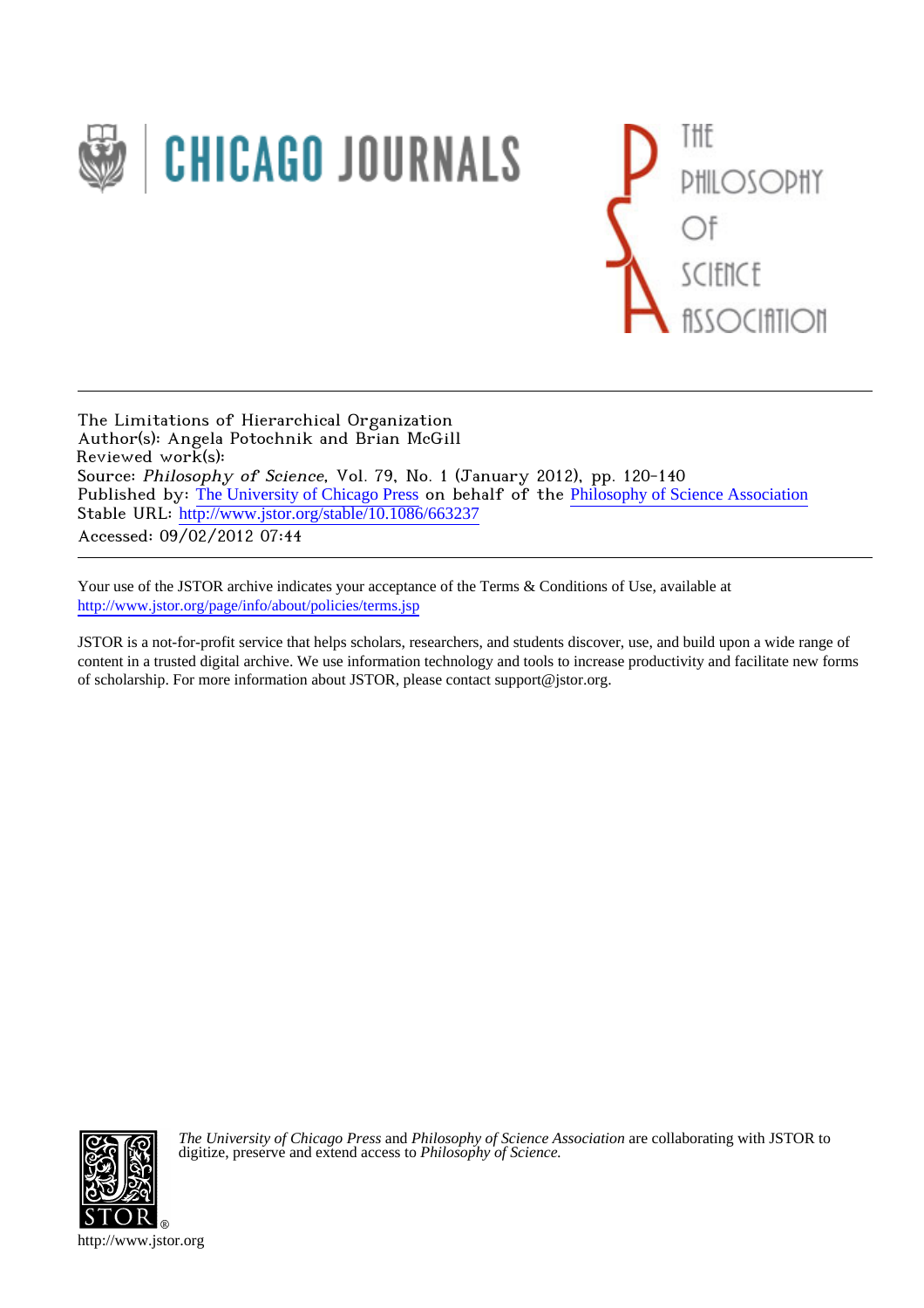## The Limitations of Hierarchical Organization\*

Angela Potochnik and Brian McGill†‡

The concept of levels of organization is prominent in science and central to a variety of debates in philosophy of science. Yet many difficulties plague the concept of universal and discrete hierarchical levels, and these undermine implications commonly ascribed to hierarchical organization. We suggest the concept of scale as a promising alternative. Investigating causal processes at different scales allows for a notion of quasi levels that avoids the difficulties inherent in the classic concept of levels. Our primary focus is ecology, but we suggest how the results generalize to other invocations of hierarchy in science and philosophy of science.

**1. Classic Levels of Organization.** The concept of hierarchical organization is commonplace in science and philosophical treatments of science. Though there are different applications of the concept of hierarchy, our primary focus here is the idea that material composition is hierarchical. Subatomic particles compose atoms, which compose molecules; cells compose tissues, which compose organs, which compose organisms; interbreeding organisms compose populations, which compose communities,

\*Received January 2011; revised July 2011.

†To contact the authors, please write to: Angela Potochnik, Department of Philosophy, ML 0374, University of Cincinnati, Cincinnati, OH 45221-0374; e-mail: [angela](mailto:angela.potochnik@uc.edu) [.potochnik@uc.edu.](mailto:angela.potochnik@uc.edu) Brian McGill, School of Biology and Ecology, Deering Hall 303, University of Maine, Orono, ME 04469; e-mail: [mail@brianmcgill.org.](mailto:mail@brianmcgill.org)

‡This work was conducted as a part of the Function and Evolution Working Group at the National Institute for Mathematical and Biological Synthesis, sponsored by the National Science Foundation, the US Department of Homeland Security, and the US Department of Agriculture through NSF award EF-0832858, with additional support from the University of Tennessee, Knoxville. We received helpful input from the other members of that working group, from two anonymous referees for *Philosophy of Science*, and from Melinda Fagan. Potochnik also benefited from the feedback of the members of the philosophy of biology lab group at the University of California, Davis, and the audience of a colloquium at Stanford University.

Philosophy of Science, 79 (January 2012) pp. 120–140. 0031-8248/2012/7901-0007\$10.00 Copyright 2012 by the Philosophy of Science Association. All rights reserved.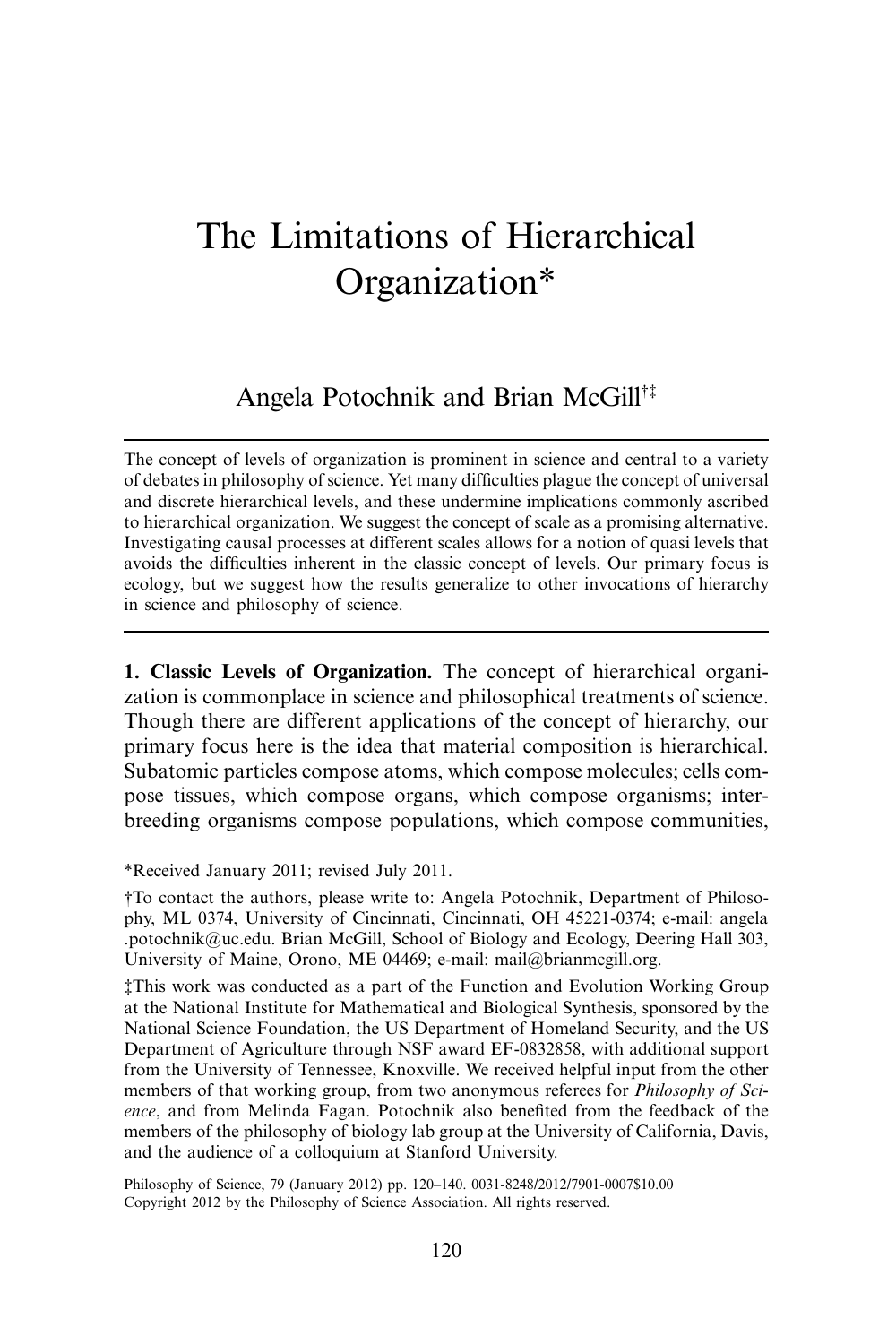

Figure 1. One of the first figures in most ecology textbooks depicts hierarchical levels of organization and asserts their relevance for the study of biology, and especially ecology. Source: Sadava et al. (2008, fig. 1.6).

which compose ecosystems; and so on. The basic idea is that higher-level entities are composed of (and only of) lower-level entities, but the prevalent concept of hierarchical organization involves stronger claims as well. The compositional hierarchy is often taken to involve stratification into discrete and universal levels of organization. It is also often assumed that levels are nested, that is, that an entity at any level is composed of aggregated entities at the next lower level. Intuitively, a population is simply an assemblage of organisms that bear a particular relationship to one another, just as a molecule is simply an assemblage of atoms that bear a (distinct) particular relationship to one another.

This conception of hierarchy is represented in figure 1, which is a reproduction of one of the first figures appearing in a popular undergraduate ecology textbook (Sadava et al. 2008). Indeed, talk of levels is particularly prominent in the field of ecology: nearly all textbooks use the idea that ecological organization is hierarchical as an organizing principle. In addition to Sadava et al.'s book, Ricklefs's *The Economy of Nature* (2008), possibly the most popular undergraduate ecology textbook, has an in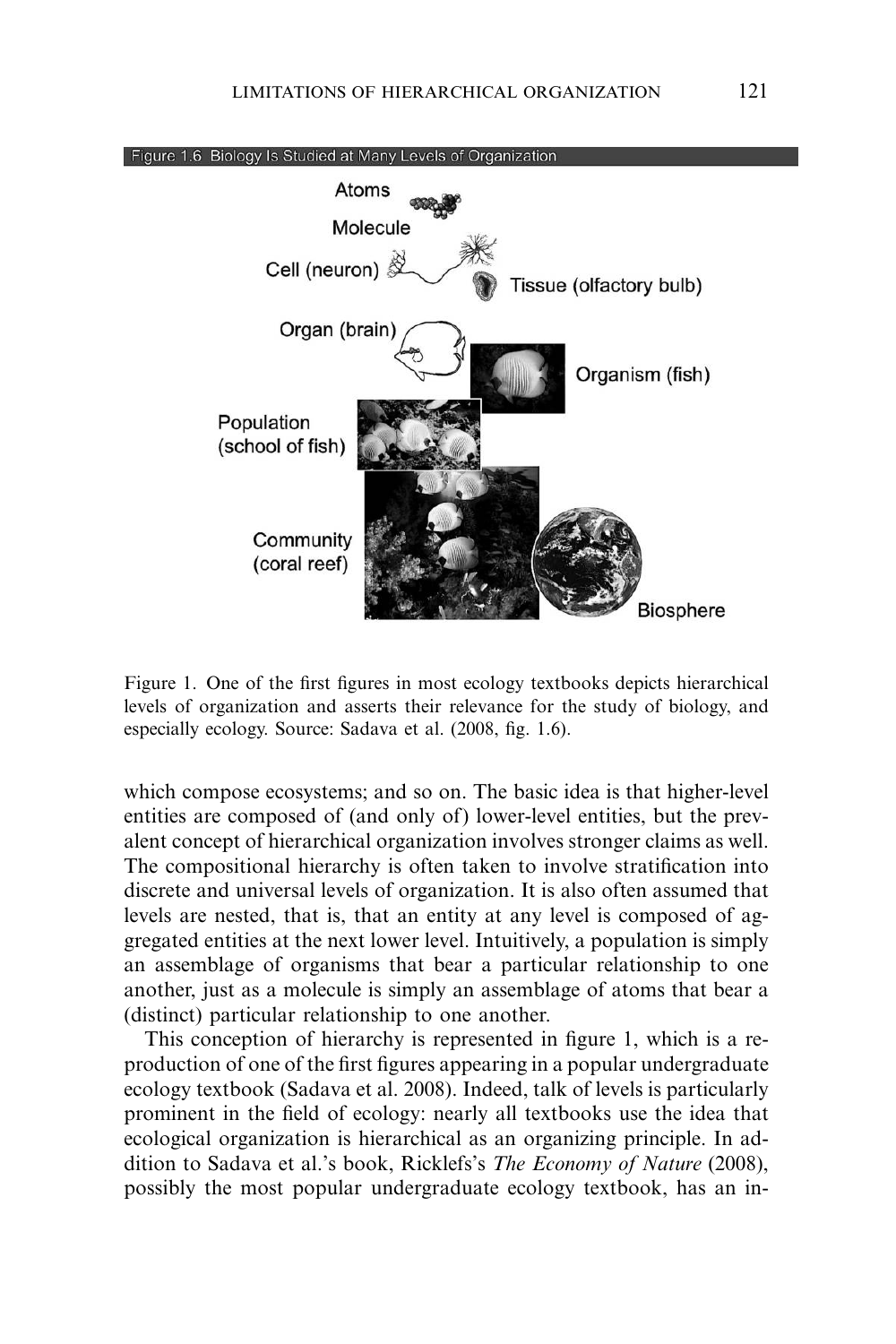troductory chapter with a description and visual representation of the levels of organization, then has book sections in order of Life and the Physical Environment (basically physiological ecology) followed by Individuals, Populations, Species Interactions, Communities, and finally Ecosystems. Another popular text by Molles (2002) has a nearly identical organization. A third popular ecology text even alludes to hierarchical organization in its title: *Ecology: Individuals, Populations, and Communities* (Begon, Harper, and Townsend 1986). Editions of these textbooks have been around for decades and have been used to train most practicing ecologists today. (Indeed, the second author learned his introductory ecology from the third book over 25 years ago.) The ecologists writing these textbooks were themselves trained to focus on hierarchical organization. Odum's (1959) ecology textbook describes transitions from "protoplasm to cells, tissues, organs, organ systems, organisms, populations, communities, ecosystems and biosphere" (6).

The concept of hierarchical levels of organization is not merely used to promote basic ecological understanding in students and nonexperts. Hierarchy is a key organizing principle for the field of ecology, particularly since O'Neill et al.'s (1986) influential book conceptualized all of ecology in terms of hierarchy. According to Lidicker (2008, 72), "the nested levels of organization hierarchy has been widely adopted by biologists." The idea of levels of organization is of similar prominence in philosophy of science, and there are striking parallels in how the concept is treated in the two disciplines. For instance, in virtue of the assumption that levels are nested, the ecological hierarchy is sometimes referred to as "the pyramid of life" (Lidicker 2008). This is the apex of the pyramid often used to represent the classic reductionist conception of the whole of science, which ultimately bottoms out at subatomic particles (Oppenheim and Putnam 1958). Yet despite this prominence and analogous treatment of hierarchical organization, there is little agreement in ecology or philosophy about the nature and significance of levels. In this section, we outline a variety of common claims about the nature and significance of hierarchical organization. This prepares the way for section 2, in which we will develop criticisms of all but the most basic conception of hierarchical composition. Finally, in section 3, we suggest a wholesale replacement for the concept of hierarchy that may accomplish what hierarchy cannot and is less apt to inspire overly strong conclusions.

Feibleman (1954) outlines a classic view of levels of organization that prefigures many later, more nuanced treatments of related issues. His comments provide a convenient starting point for our discussion. Feibleman claims that entities at each successive higher level of organization possess new properties not belonging to their components, for they are particular organizations of their lower-level parts. And yet, any high-level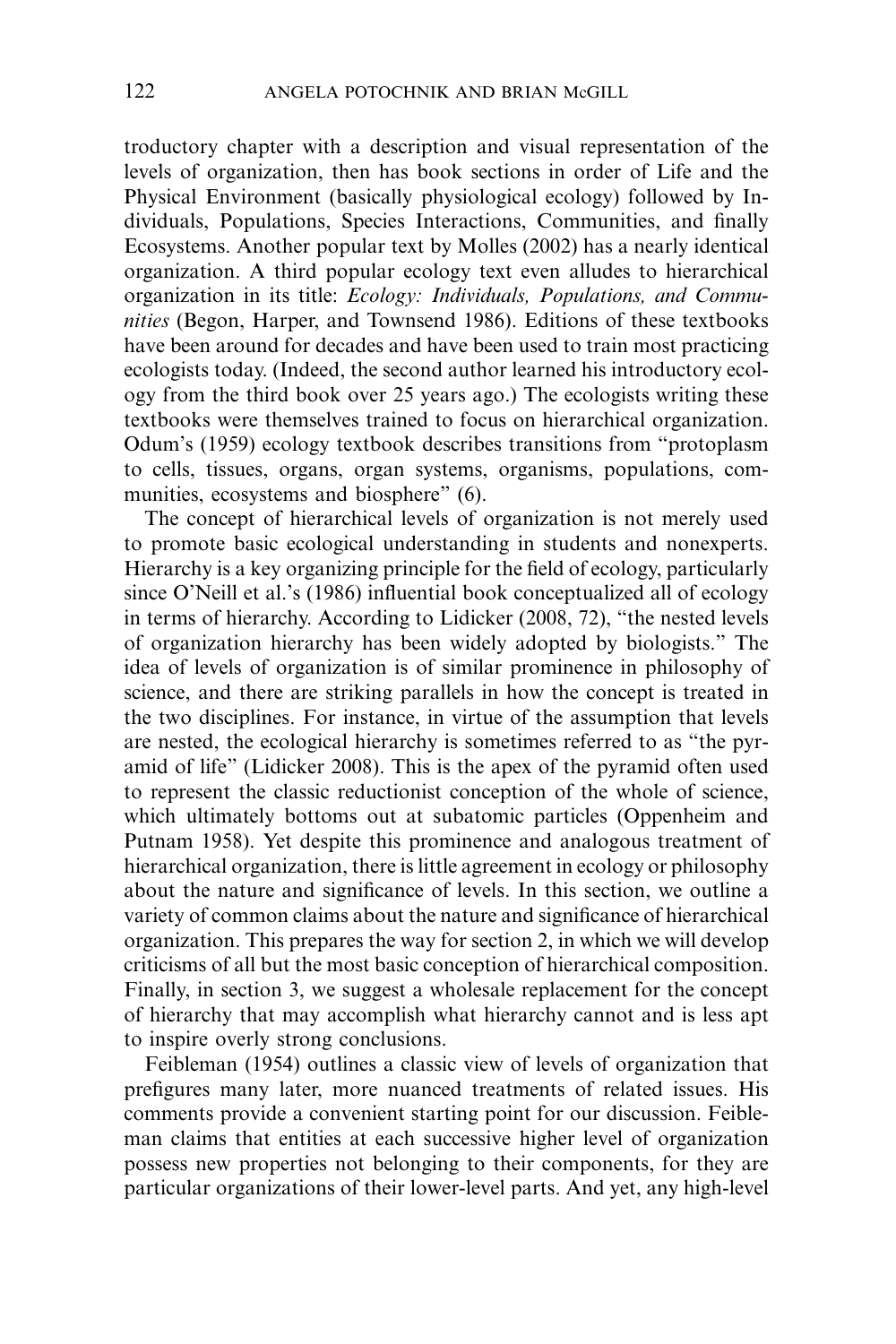object "depends for its continuance" on its lower-level elements (66). A living cell has the property of self-replication, whereas the molecules composing it do not; but there would be no cell without molecules. Feibleman also claims that complexity always increases as levels are ascended while rate of change always decreases. This is related to the last of Feibleman's claims that we will discuss, namely, that organization at a given level is accomplished by a mechanism at the level below, for the purpose it fills at the level above.

Feibleman's comments about distinctive higher-level properties and their dependence on the lower level introduce the issue of the relationship between higher-level and lower-level properties. The idea that higher-level entities possess novel properties is the basis of the idea of emergence. Emergent properties are generally taken to be high-level properties that cannot be predicted, explained, or reduced by lower-level properties, insofar as the organization of components is crucial to the properties' emergence (Kim 1999; Mitchell, forthcoming). The existence and causal relevance of emergent properties are disputed. Less controversial is the idea of mereological supervenience; even proponents of emergentism generally grant that all properties of any (physical) system are determined by the properties of its microphysical components (Horgan 1982; Kim 1999). This metaphysical determination is distinct from causal determination; it is a claim about the metaphysical dependence of higher-level properties on lower-level properties. The idea is that there can be no change in a higher-level property without a corresponding change in one or more lower-level properties. This seems to follow from the compositional relationship of parts to a whole, as long as the parts are all there is to the whole (*i.e.*, barring the possibility of special introductions at higher levels, such as an élan vital or nonphysical soul).

Consider next Feibleman's claims that higher levels of organization are marked by greater complexity and slower rates of change. These ideas have received more attention in ecology than in philosophy. Jagers op Akkerhuis (2008) offers the following brief characterization of the idea that complexity increases with hierarchical organization: "The organization of nature is profoundly hierarchical, because from its beginning, interactions between simple elements have continuously created more complex systems, that themselves served as the basis for still more complex systems" (2). This couples the idea of nested composition with causal production, such that higher-level entities are automatically taken to be more causally complex than their lower-level parts.<sup>1</sup> O'Neill et al. (1986) rely on similar ideas to justify their idea that hierarchies can be distin-

1. This may in part motivate the widespread idea that biological complexity has increased through evolutionary history (McShea 1991).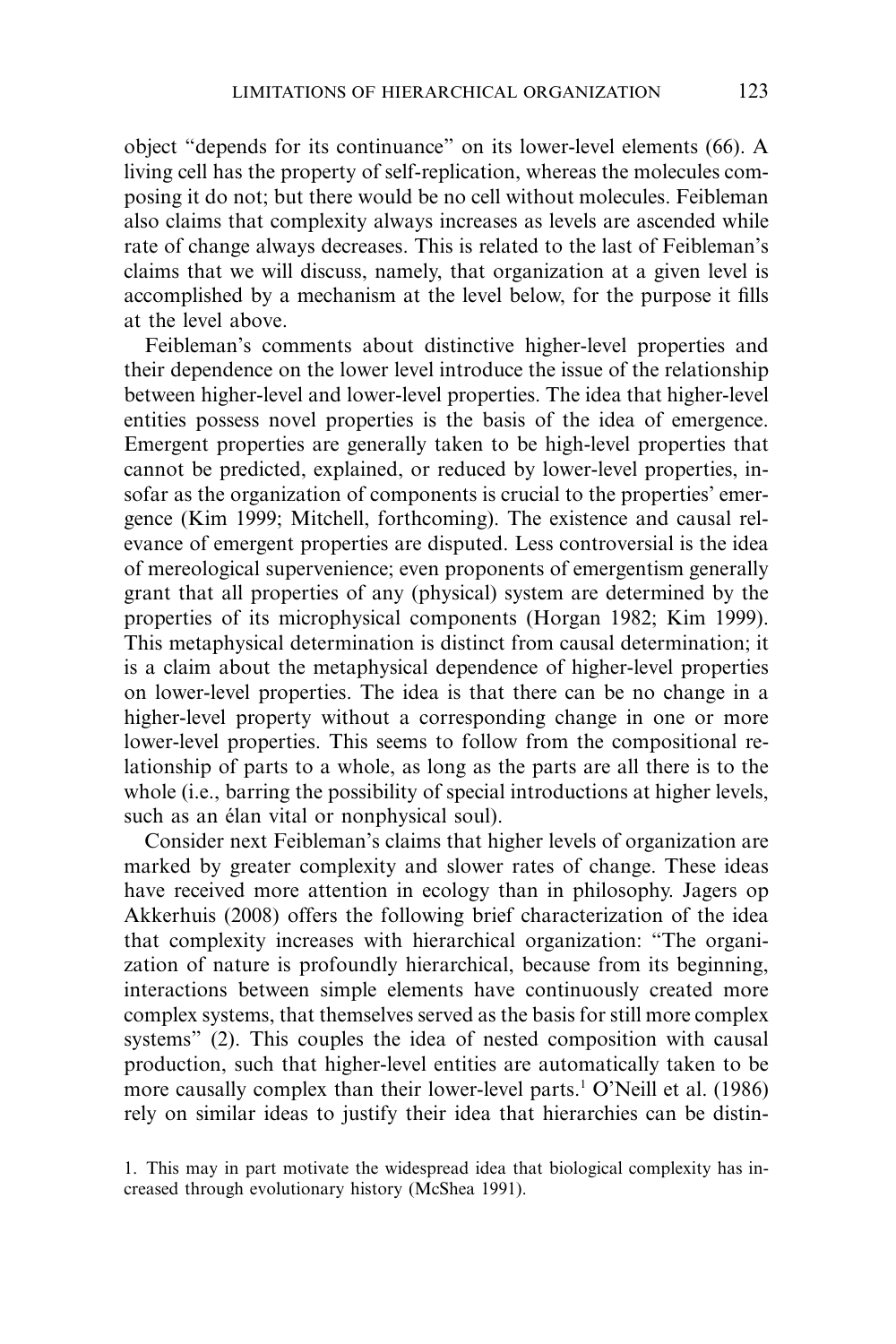guished by their different rates of change. They claim that higher levels will change more slowly than lower levels (76). Their reasoning seems to be that lower-level interactions amass to result in higher-level behaviors, so the latter must be slower than the former. Though they acknowledge difficulties with the classic view of levels of organization, O'Neill et al. do not clearly distinguish their conception of hierarchical organization from the classic view, and their main examples are also commonly taken to be examples of nested compositional hierarchies. O'Neill et al. further claim that "any attempt to relate a macroscopic property to the detailed behaviors of components several layers lower in the hierarchy is bound to fail due to the successive filtering" (80–81). Detailed arguments for this are developed by O'Neill (1979), and the inability is labeled the "transmutation problem." This is akin to antireductionism about properties, but it instead seems to predict the inability to track *causal propagation* across levels.

The last of Feibleman's claims that resonates in a useful way with more recent discussions of levels is the idea that the organization of an entity at a given level is accomplished by a mechanism at the level below and that the purpose of that entity's organization is established at the next level above. Some philosophers take mechanisms to be crucial to making sense of the causal significance of levels. Machamer, Darden, and Craver (2000) characterize mechanisms as entities or activities that produce regular changes, and they claim that mechanisms form nested hierarchies. That is, lower-level mechanisms have dedicated roles as parts of higherlevel mechanisms. Craver and Bechtel (2007) argue that mechanisms are key to making sense of all interlevel causal claims. They suggest that causal relationships occur only within a single level, so claims of a causal relationship between entities at different levels actually should be understood as partly a causal claim and partly a constitutive claim. Like O'Neill et al. (1986), these authors articulate a specific basis for hierarchical organization that is distinct from simple composition. However, they suggest that their favored characterization is in fact a version of the traditional compositional hierarchy.2

Another type of significance that has been attributed to levels of organization regards scientific explanation. According to explanatory reductionists, higher-level events and regularities should be explained by demonstrating how they arise from lower-level events and regularities

<sup>2.</sup> According to Craver and Bechtel (2007, 550), "levels of mechanisms are a species of compositional, or part-whole, relations." They cite as evidence some of the very features discussed in this section: that levels of mechanisms are ordered by size, with lower-level entities smaller than higher-level entities, and that levels of mechanisms have slower actions and greater complexity at higher levels.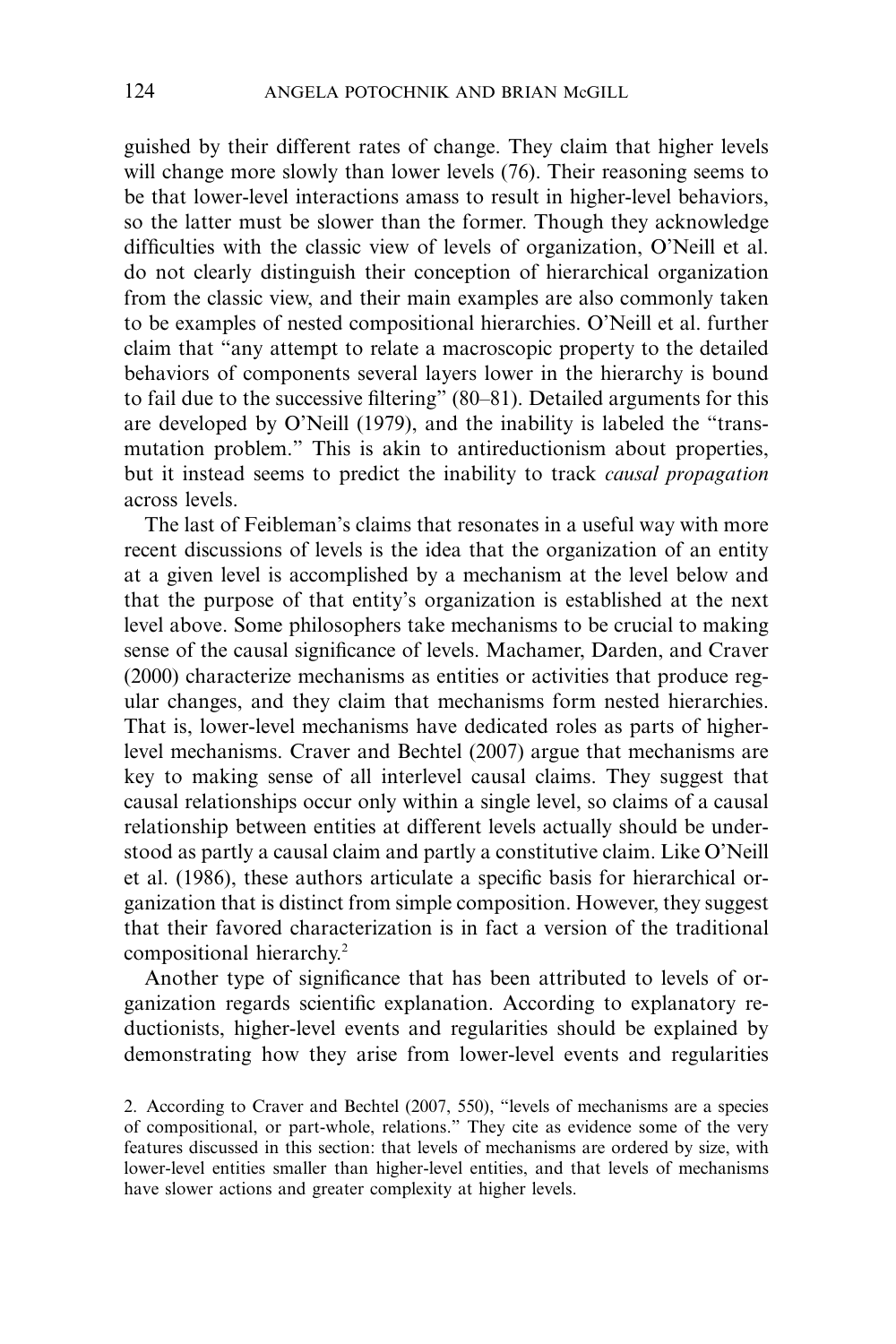(Oppenheim and Putnam 1958; Nagel 1961; Hempel 1966). This thesis is justified with an appeal to the metaphysical dependence of higher-level entities on lower-level entities, that is, mereological supervenience. If all phenomena are determined by entities, causal relationships, and laws at a lower level, then perhaps uncovering lower-level truths—and their relationship to higher levels—is key to explaining higher-level phenomena. Many ecologists look for ecological explanations at lower levels of organization, whether in population dynamics (MacArthur 1968; Wilson and Bossert 1971; May 1976), physiological and behavioral processes (Schoener 1986), or even chemical and physical principles (West and Brown 2005). Arguments against explanatory reductionism also often rely on hierarchical organization, but to opposite effect. They appeal to emergent properties at higher levels, namely, properties that do not reduce to lower-level properties (Mitchell, forthcoming), or to multiply realizable properties, namely, properties that supervene on any one of many distinct lower-level properties (Fodor 1974; Putnam 1975; Garfinkel 1981). More generally, Wimsatt (2007) claims that there is a "level-centered orientation of explanations" (214).

Finally, some explicitly or implicitly consider lower-level theories to be epistemically more secure than higher-level theories. An example is Oppenheim and Putnam's (1958) suggestion that all scientific investigations ultimately may be vindicated by demonstrating their foundation in microphysical law. Such notions of the epistemic value of the lower level are seldom explicitly distinguished from claims of the explanatory value of the lower level. Yet even avowed antireductionists about explanations sometimes assume that physical theory is somehow epistemically privileged over theories in the biological and social sciences. We believe it is a common assumption that if such theories conflict, the higher-level theories should be rejected in favor of the lower-level theories. However, claims to this effect are seldom defended in writing and occur more often in casual conversation. In ecology, population (Wiens 1990) or individual (Schoener 1986) models are clearly privileged over macroecology models. At a seminar when the second author presented his macroecological work, a prominent ecologist responded, "to me, if it is not based in population processes, it is not science."

In this section we have surveyed a range of implications attributed to hierarchical levels of organization. This survey is not exhaustive, but it does capture many of the prominent ideas about the significance of levels. Those ideas can be divided into three categories. First, there are claims about the *metaphysical* significance of hierarchical levels. These include discussions of mereological supervenience and emergent properties. Second, there are claims about the *causal* significance of levels. These include ideas put forward about the relative complexity and rates of change of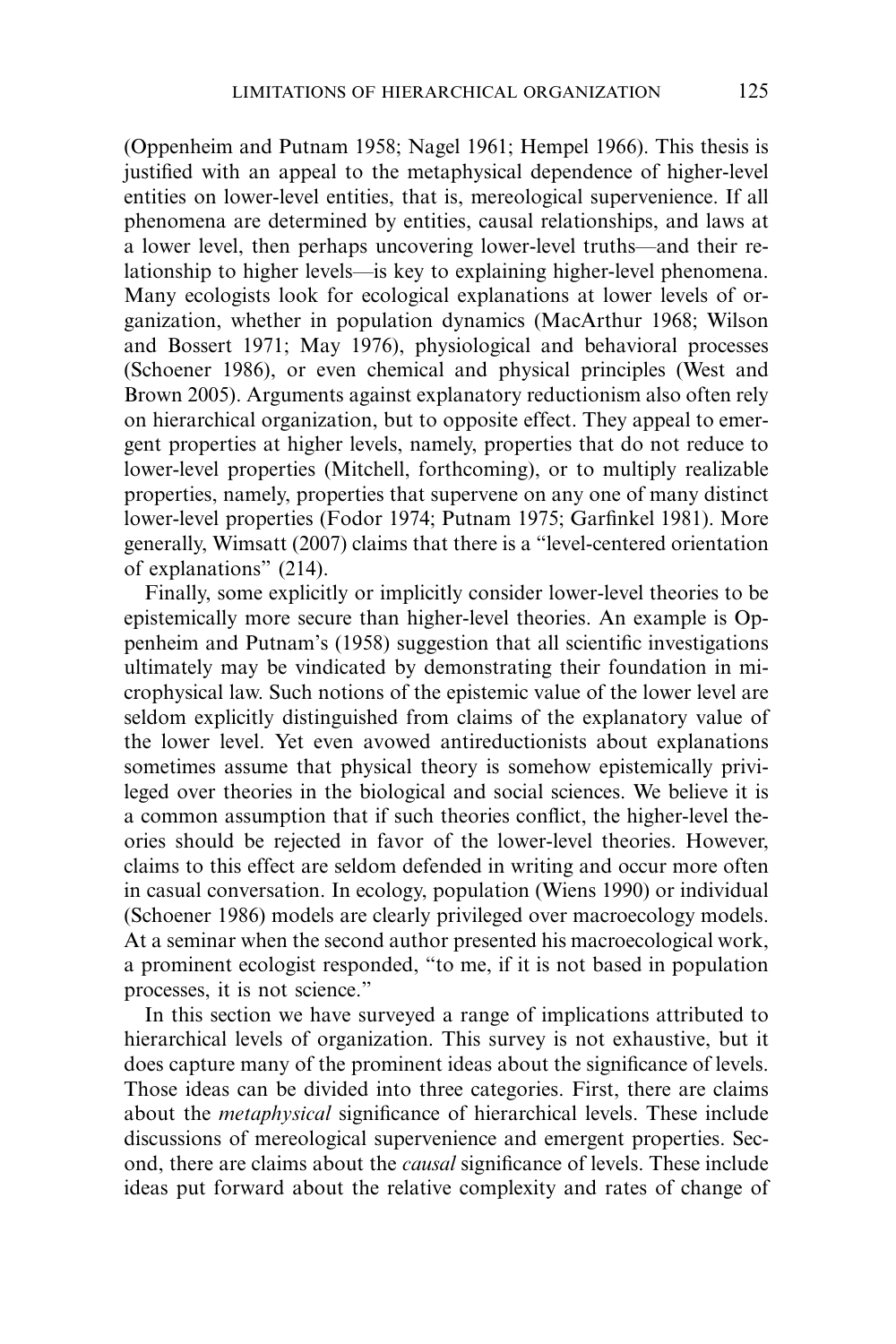different levels as well as the conception of hierarchy in terms of levels of mechanisms. Third, there are claims about the *explanatory* and *evidential* significance of levels. These pertain to theories about different levels rather than to entities at different levels of organization. The traditional view of a reductive unity of science falls in this category, but other views embody it as well. For all of these claims about the significance of hierarchical organization, some version of a universal stratification into compositional levels is assumed.<sup>3</sup> Yet the assumption often remains in the background; as Kim (2002) points out, the conception of levels employed is seldom made explicit.

**2. A Vexed Concept.** To summarize section 1, the classic formulation of levels of organization in science and philosophy of science is a compositional hierarchy. Each higher-level entity is taken to be an aggregate of entities at the next lower level, so levels are distinguished according to the relationship of parts to a whole. This conception of hierarchical levels is ascribed a variety of implications in various literatures in philosophy and ecology. We have characterized several and grouped them as metaphysical, causal, and evidential/explanatory in nature. In this section, we develop criticisms of all but the most basic conception of the compositional hierarchy. In our view, the many overly ambitious conclusions drawn from the simple fact of part-whole composition—and the persistence of those conclusions—demonstrate that hierarchical stratification is not useful as a general conception of ecology or science.

*2.1. Metaphysical Significance.* Claims about hierarchical organization often appeal to the ubiquity of part-whole composition. Indeed, the very notion of stratified levels depends on not only the ubiquity, but also the uniformity, of part-whole composition. For strata to emerge, atoms must always compose molecules, populations must always compose communities, and so forth. But the uniformity of composition needed for stratified levels simply does not exist. Guttman (1976), a biologist, forcefully made this point. (Kim [2002] makes the same point, and Wimsatt [2007] argues that uniformity of composition fails at higher levels.) Guttman provides a variety of examples demonstrating that objects at some level *n* are often not composed exclusively of objects at level  $n - 1$ . For

<sup>3.</sup> Wimsatt (2007) is an exception. He endorses many of these theses about the significance of levels of organization, but he maintains that decomposability into discrete levels is not universal. Yet, whereas Wimsatt holds the view that "levels of organization are a deep, non-arbitrary, and extremely important feature of the ontological architecture of the natural world" (203), our main thesis is the opposite: that the concept of discrete ontological levels does not succeed and has been used to motivate several problematic claims about the natural world.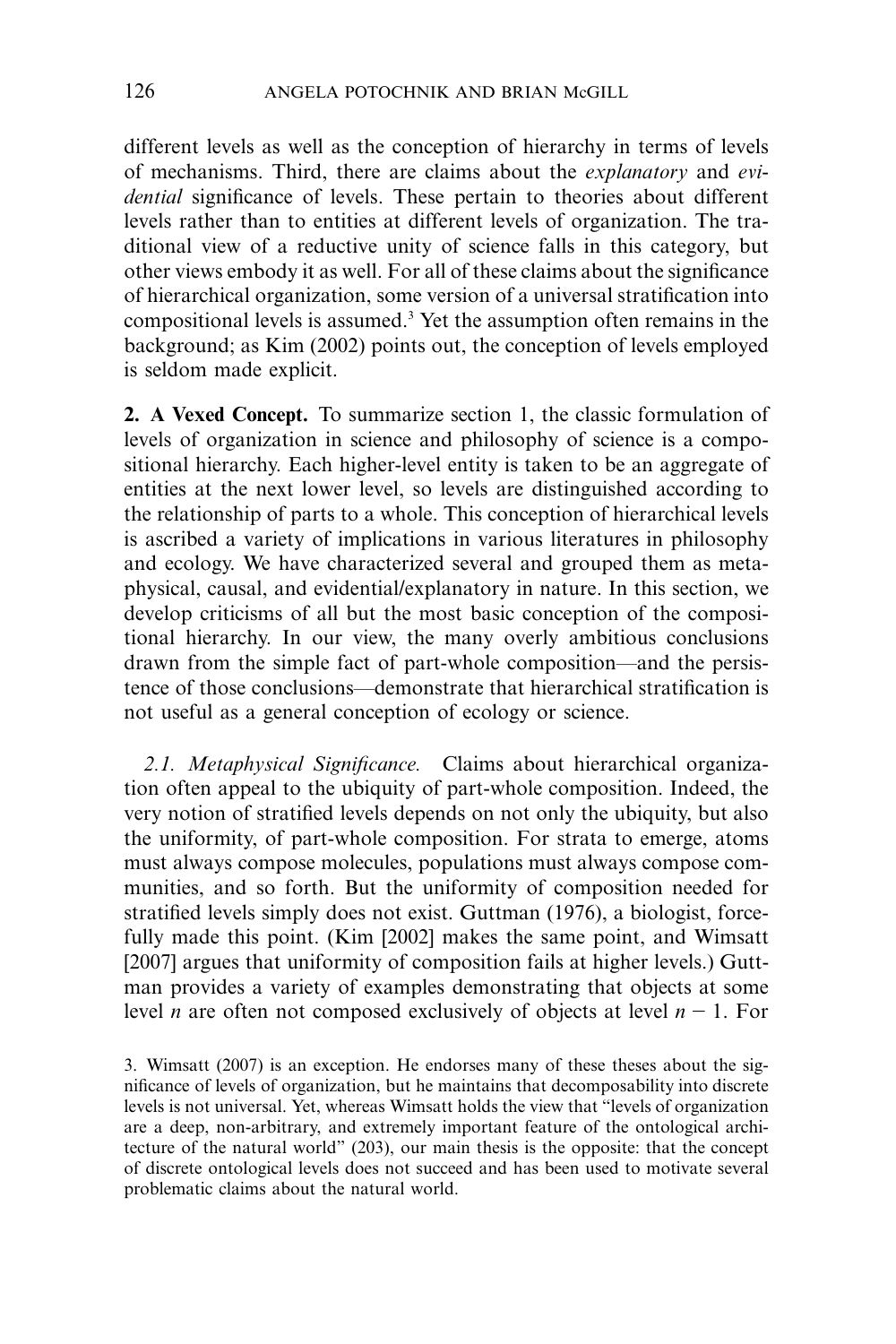instance, ecosystems are said to be composed of populations or communities, but individual molecules, such as molecules of food waste, are also an important component. Tissues are only partly composed of cells; also crucial are the macromolecules that hold the cells together. Polymer molecules are composed of monomers, but individual ions are also an important ingredient (Guttman 1976).

Care must be taken in articulating the sense in which composition is ubiquitous. It may be that every whole is composed of smaller parts. We do not question that claim here. But it is certainly not the case that every whole is composed of only parts at the next lower level. Nor is it the case that each type of whole is composed of all and only the same types of parts. Consider organisms. Big, lumbering organisms like us are composed of organ systems as well as, for example, cells that often act individually, such as blood cells' role in oxygen transport. At the other extreme, singlecelled organisms are not composed of cells at all; they are composed of cell parts, such as organelles. There is also an array of different compositional configurations between these extremes as well as some entities whose status as organisms is a matter of dispute (Wilson 2008). There is thus reason to call into question the very notion of universal, stratified levels.

Similar difficulties plague the idea that higher-level properties supervene on lower-level properties. We will not dispute the universality of mereological supervenience, that is, the idea that every higher-level property supervenes on lower-level properties. But similar limitations pertain to supervenience as to composition. First of all, each type of higher-level property need not supervene on the same types of lower-level properties. This follows from the well-appreciated phenomenon of multiple realization. Many higher-level properties may supervene on (i.e., be realized by) any of a variety of lower-level properties. For instance, the organism-level property of camouflage is realized by an array of lower-level properties. For many animals, camouflage consists of pigmented cells that disguise through coloration. Other instances of camouflage involve morphological structures of the animal or materials in the environment. The properties of cells, of larger parts of animals, and of nearby materials variously realize organism camouflage by matching backgrounds, concealing shadows, obliterating forms, disguising motion, masquerading as other objects, or creating other perceptual effects (Stevens and Merilaita 2009). Such multiple realization means that any number of types of lower-level properties, of any number of types of lower-level objects, may realize a given higher-level property. Moreover, distinct realizers may very well occupy different levels of organization (Melinda Fagan, personal correspondence).

There is also no guarantee that higher-level properties will supervene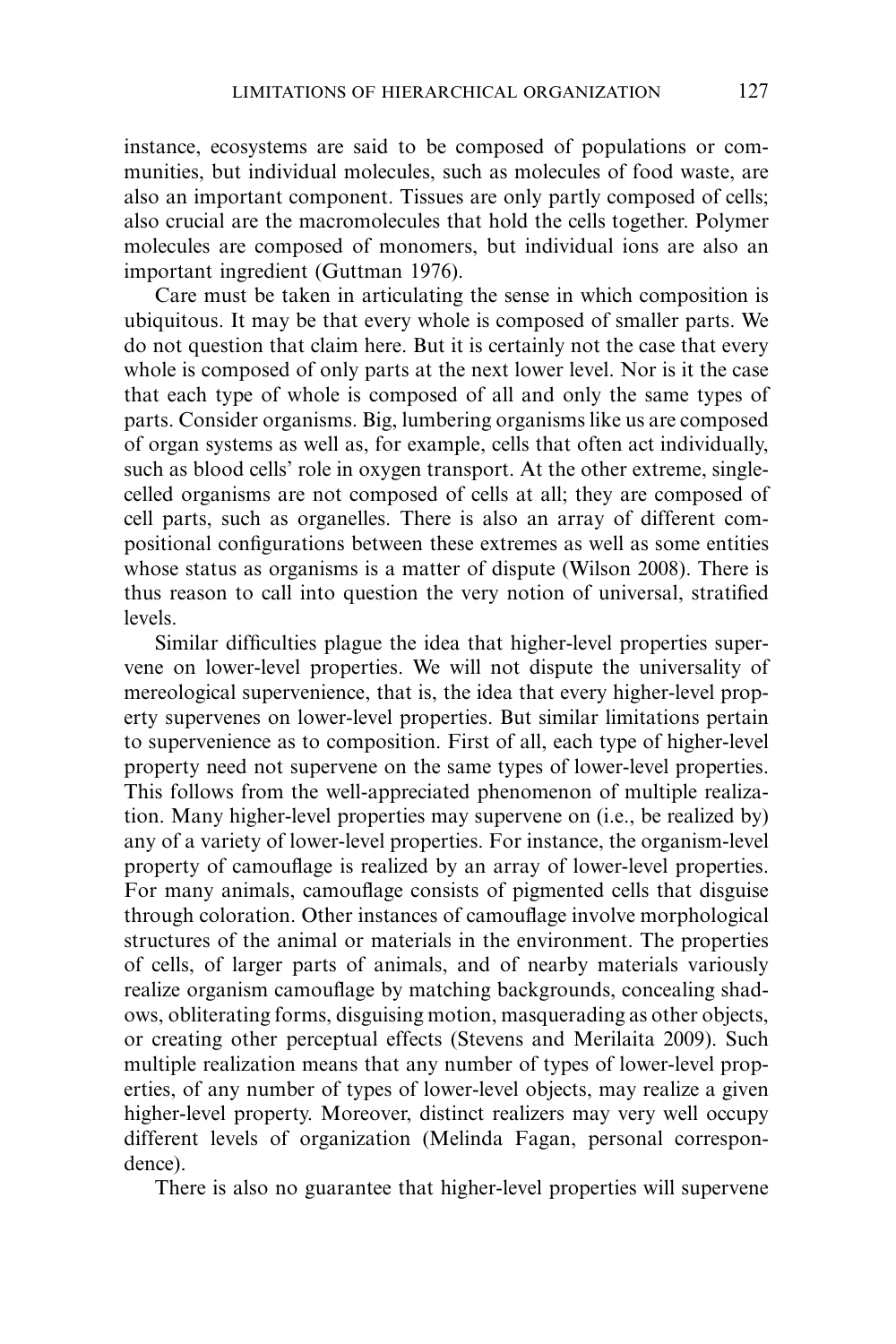on a well-defined set of lower-level properties (Mitchell, forthcoming). Even in individual occurrences, higher-level properties may be realized by a complicated combination of lower-level properties that are not naturally grouped as an object of study. One of the authors has termed this *complex realization* (Potochnik 2010b). To return to the example of camouflage, consider what properties determine an instance of, say, a fish having the property of being camouflaged as a fallen leaf on a stream bed. Relevant properties of the parts of the fish include the properties that determine its overall shape, that it is positioned on its side, and the colors and arrangement of its pigmented cells. Properties of the environment are also relevant: the presence of leaf litter in the stream as well as its heterogeneity, size, and color. Finally, properties of the predators also matter for this to achieve camouflage: predators must be diurnal and aquatic and must hunt by sight (Sazima et al. 2006). The supervenience base of this instance of camouflage—namely, the set of properties that metaphysically determines the presence of the camouflage property—is a complicated set of properties belonging to fish parts, parts of the environment, and parts of predator populations. This set of properties is not naturally ascribed to entities at a single level of organization.

In summary, hierarchical composition may be universal in the sense that every extant whole is composed of proper parts, and mereological supervenience may be universal in the sense that every higher-level property is metaphysically determined by lower-level properties. But stratification into levels is not universal or discrete. Stratification is not discrete in that it is not the case that an object taken to be at some level *n* is composed of all and only parts at level  $n - 1$ . Stratification is not universal in that it is not the case that all objects taken to be at level *n* are composed of parts from the same levels  $j, \ldots, k$ . Similar difficulties plague the metaphysical property determination of the higher level by the lower level, for mereological supervenience is complicated by multiple realization and complex realization. Because of multiple realization, the presence of some high-level property provides little or no information about its determiners, even the level(s) at which its determiners are found; the supervenience base is highly variable from instance to instance. Because of complex realization, the nature of the supervenience base in a given instance is even obscure. There may be a long list of relevant lower-level properties, and they may not all be properties belonging to entities at the same level or even belonging to parts of the object with the higher-level property in question. Even if universal mereological supervenience is a fact, it is not associated with the hierarchical stratification of objects or their properties.

*2.2. Explanations and Evidence.* Similar difficulties also undermine the supposed *explanatory* significance of hierarchical stratification. The idea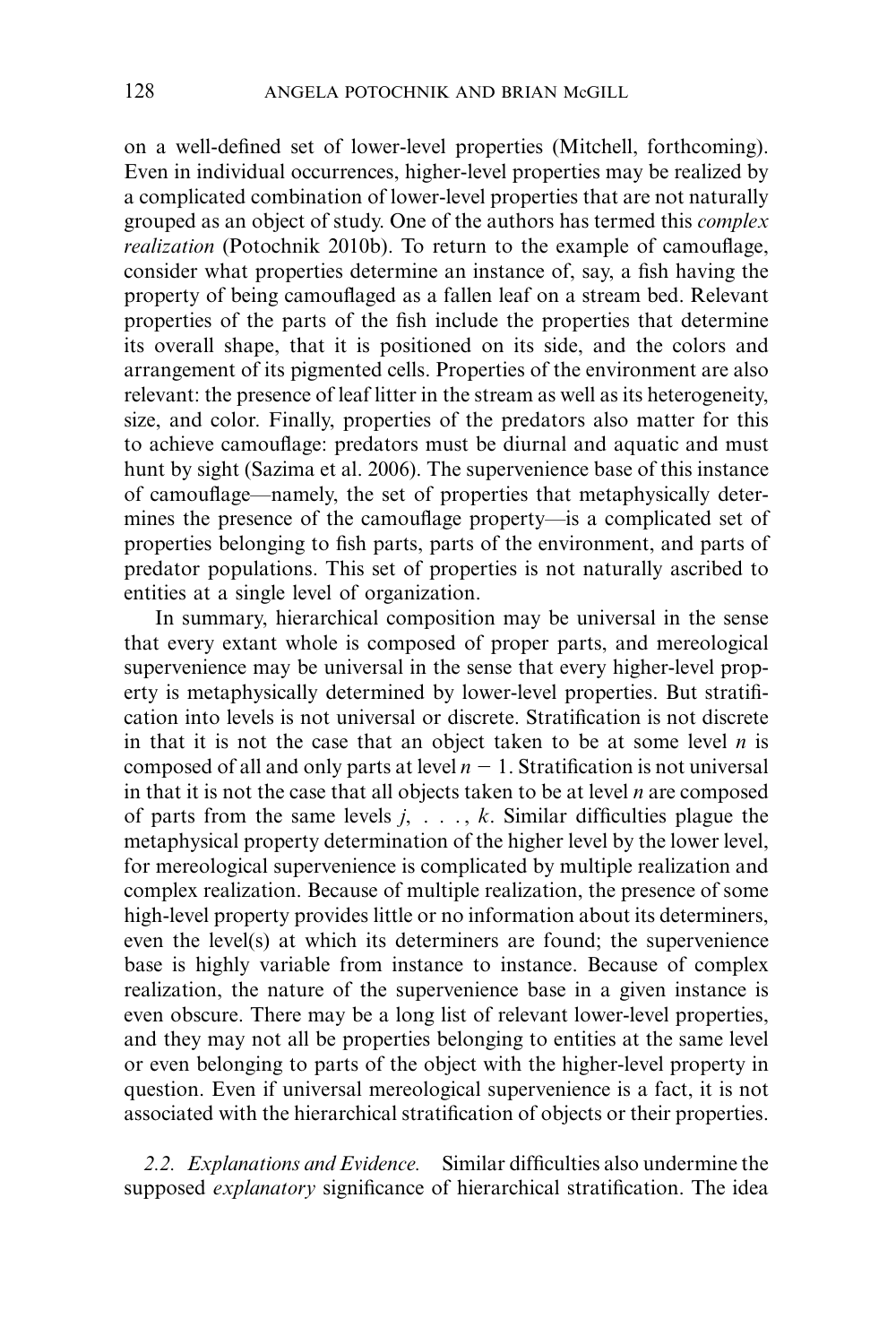of supervenience is at the heart of explanatory reductionism, the view that higher-level events and regularities should be explained by showing how they are metaphysically determined by lower-level events and regularities (Oppenheim and Putnam 1958; Nagel 1961; Hempel 1966). Accordingly, many philosophers have used multiple realization as a basis for arguing against the explanatory priority of the lower level (e.g., Fodor 1974; Putnam 1975; Garfinkel 1981). For multiply realized properties, higher-level regularities exist despite lower-level variations. Antireductionists use this as grounds to dispute the idea that understanding of higher-level phenomena is provided by lower-level information.

The possibility of complex realization—that higher-level properties may be realized by an obscure combination of lower-level properties, as introduced in the section above—further undermines the significance of stratified levels for scientific explanations. The properties that figure into lower-level explanations often fail to be the true supervenience bases of the properties that figure into higher-level explanations. When this is the case, mereological supervenience loses its relevance for the comparison of explanatory strategies. Explanatory reductionists and antireductionists alike err in using supervenience as a way to evaluate the relative value of explanations formulated at different levels. Explanations may be categorized as lower or higher level insofar as they refer to smaller or larger objects—perhaps even parts or wholes. Yet this distinction loses its importance without a basis for comparison (Potochnik 2010b).

The original goal of explanatory reductionism was ultimately epistemic in nature. Oppenheim and Putnam (1958) hoped that all high-level laws could ultimately be derived from—that is, explained by—fully general microphysical laws. This was supposed to vindicate the high-level sciences by showing their basis in microphysics. To Oppenheim and Putnam, the only alternative seemed to be acknowledging nonphysical entities such as the élan vital or nonphysical soul, a repellant proposition for any sort of physicalist (see Potochnik 2011). Though this conception of epistemic vindication via reduction may now be out of favor, we suspect that its ghost lingers in a tendency to credit lower-level theories with greater epistemic security than higher-level theories. This would account for the tendency to assume that higher-level theories should be rejected in favor of lower-level theories when they conflict (discussed in sec. 1). For example, physiological models are often privileged over macroecological models (Schoener 1986), and population genetic models are often privileged over phenotypic optimization models (e.g., Curnow and Ayres 2007). Yet we can think of no basis for privileging lower-level theories in this way. There is no reason to expect that, in general, higher-level theories are less well supported than lower-level theories. For instance, physiological models generally do not incorporate interactions between species,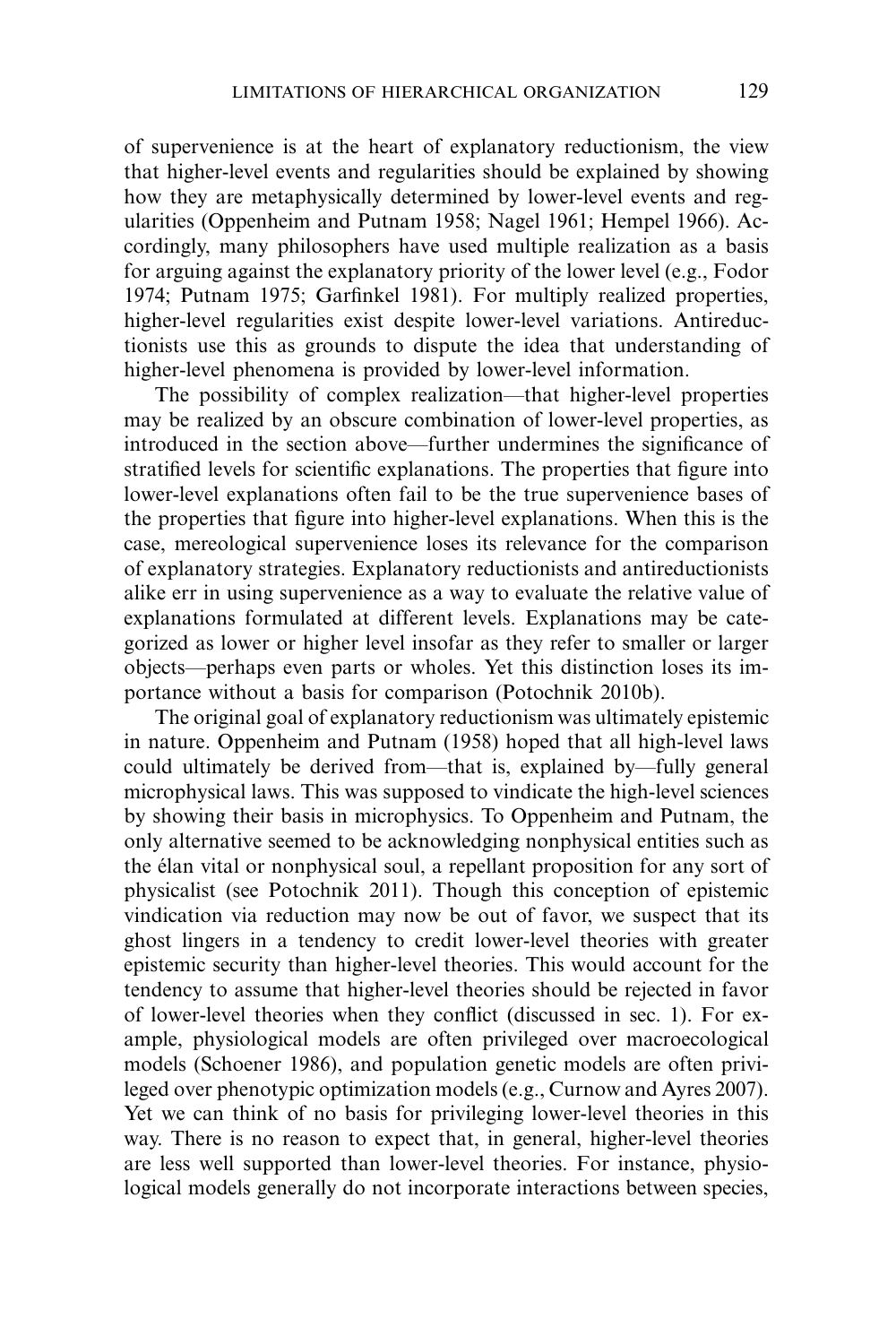such as competition, that are critical to producing the phenomena described in macroecology. Similarly, Potochnik (2010a) shows how population genetic models are not epistemically privileged over purely phenotypic models. For instance, in population genetics, selection coefficients are usually calculated via empirical measure of one fitness component, such as offspring raised to weaning, in lieu of the ecological information that is usually available for phenotypic models.

Not only are lower-level theories often credited with greater epistemic security, they also are seen to have a more general domain of application. Physics is the ultimate example, for it is taken to be the only "fundamental" science. Kim (2002) says, as if stating a universally shared view, that "the domain of physics includes all that there is" (16). But here one must distinguish between physical entities and physical theory. Any physicalist will grant that all objects are composed of only physical stuff. In contrast, it is not obvious—and quite likely false—that theories in physics address all phenomena. It would take the success of a strong reductionist program for any future theories of physics to account for sociological phenomena, for example.

These supposed explanatory and epistemic significances of hierarchical organization arise from a common source, namely, assumptions regarding universal stratified levels, and how lower-level parts and their properties metaphysically determine higher-level objects and their properties. The difficulties with these supposed significances also stem from a single source. Most basically, granting the existence of part-whole composition and mereological supervenience is not sufficient support for the idea that *theories and representations* are related in these ways. Metaphysical determination is a relation among properties at different levels; this does not straightforwardly dictate the explanatory or epistemic relationship among the theories that have been formulated about phenomena at different levels.

*2.3. Levels of Causation.* The claims about the significance of levels for relative complexity and rates of change that we described in section 1 rely on the idea that changes at a given level are mediated by lowerlevel processes. Higher-level systems are taken to be more complex since they are created via interactions among simpler lower-level elements. It is also supposed that changes occur more slowly at these higher levels since they are mediated by lower-level changes. Those who defend mechanisms as a way of distinguishing levels articulate a version of this same idea. The conception of nested hierarchies of mechanisms, in which lowerlevel mechanisms perform roles that contribute to some higher-level mechanism, is a particular version of the thesis that changes at a given level are mediated by lower-level processes or, in particular, mechanisms.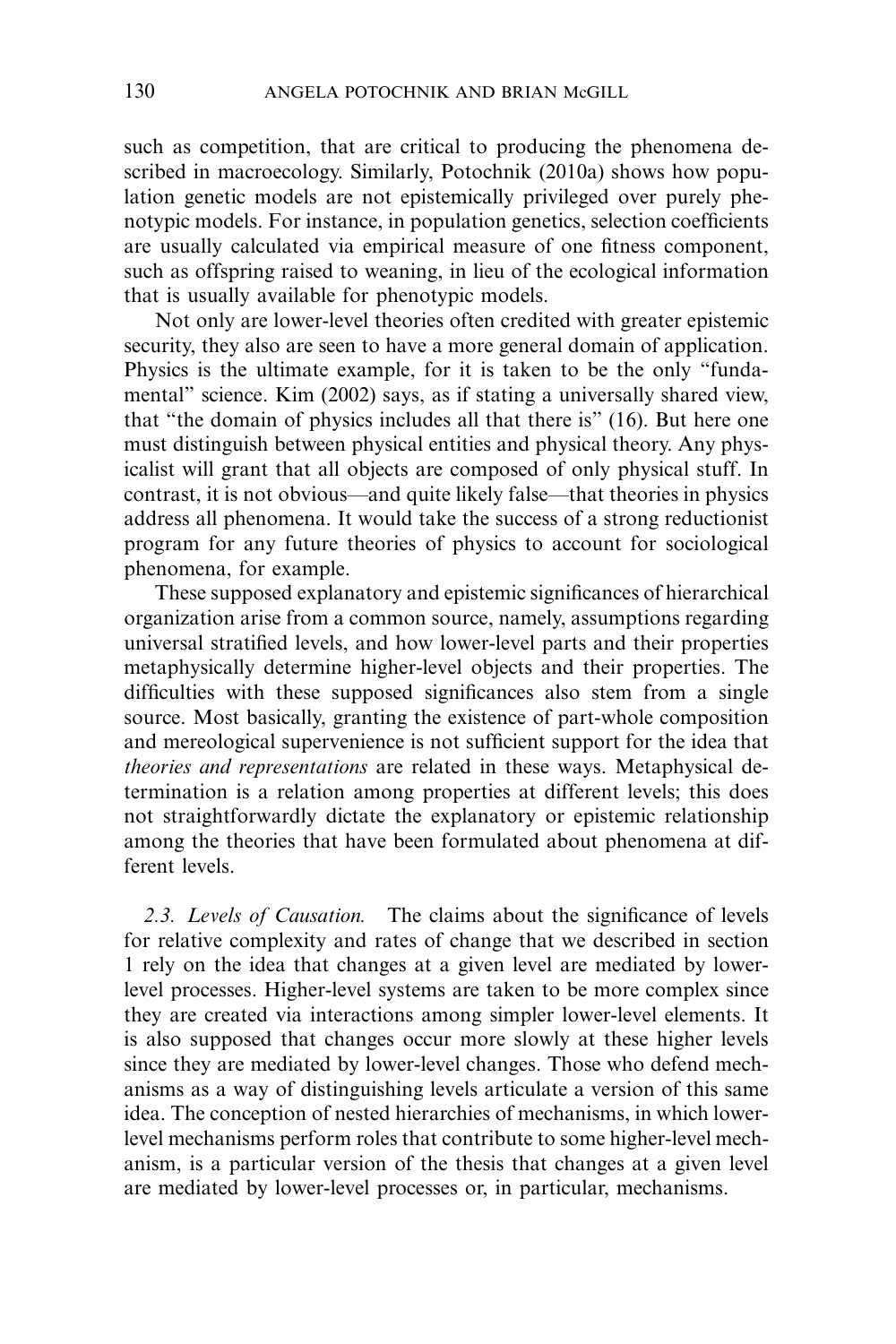Yet this assumption about the causal significance of levels is flawed, at least when applied to the classic compositional hierarchy. Guttman (1976) argues that, just as an object may have important parts at several different levels of organization, interactions between systems at a given level may be mediated by objects at several different levels. For instance, consider the variety of types of interactions among organisms. One organism may causally influence another via the mediation of pheromones, a type of molecule; may causally produce another via a gamete, a type of cell; or may causally influence another via attack and ingestion, which involves much or all of the organism.<sup>4</sup> A corollary to this point is that causal interactions are not always among systems at the same level of organization—again, at least with regard to the classic compositional hierarchy. Very small objects can causally influence objects taken to be many levels higher: witness the crucial role of waste molecules in an ecosystem. High-level objects can also causally influence objects at much lower levels, what is sometimes termed downward causation (Campbell 1974).

For example, ecology has placed increasing emphasis on migration from a "regional pool" as important in structuring local community dynamics (Hubbell 2001; Magurran and Henderson 2003; McGill 2003; Leibold et al. 2004; Zillio and Condit 2007). In this conceptualization, the regional pool is either an explicit assemblage of many communities known as a metacommunity (Leibold et al. 2004) or an abstract generalization of a much larger area that is structured by different processes (Hubbell 2001; McGill 2003). Similarly, in the study of abundance (the population size of an organism), there is increasingly a move away from the traditional idea that abundance is determined locally through interactions with competitors (MacArthur 1968) and toward the idea that global abundance (abundance of a species across its entire range), shaped by processes such as the evolution of specialists versus generalists, is a crucial determiner (Gaston and Blackburn 2000; Gregory 2000; White et al. 2007). Finally, in molecular and cellular biology, there has been a growing disenchantment with the inability of the reductionist approach that is, a focus on single, isolated molecules—to explain medically important but holistic disease concepts such as "metabolic syndrome" (linking heart disease, diabetes, obesity, etc.). There is now a trend toward placing individual molecules into a systemic context known as "systems biology" (Kitano 2002).

This undermines the idea that all changes are mediated by causal processes solely at a lower level, thereby removing the basis of the claim

4. Throughout this discussion, we assume that there are high-level causal relationships.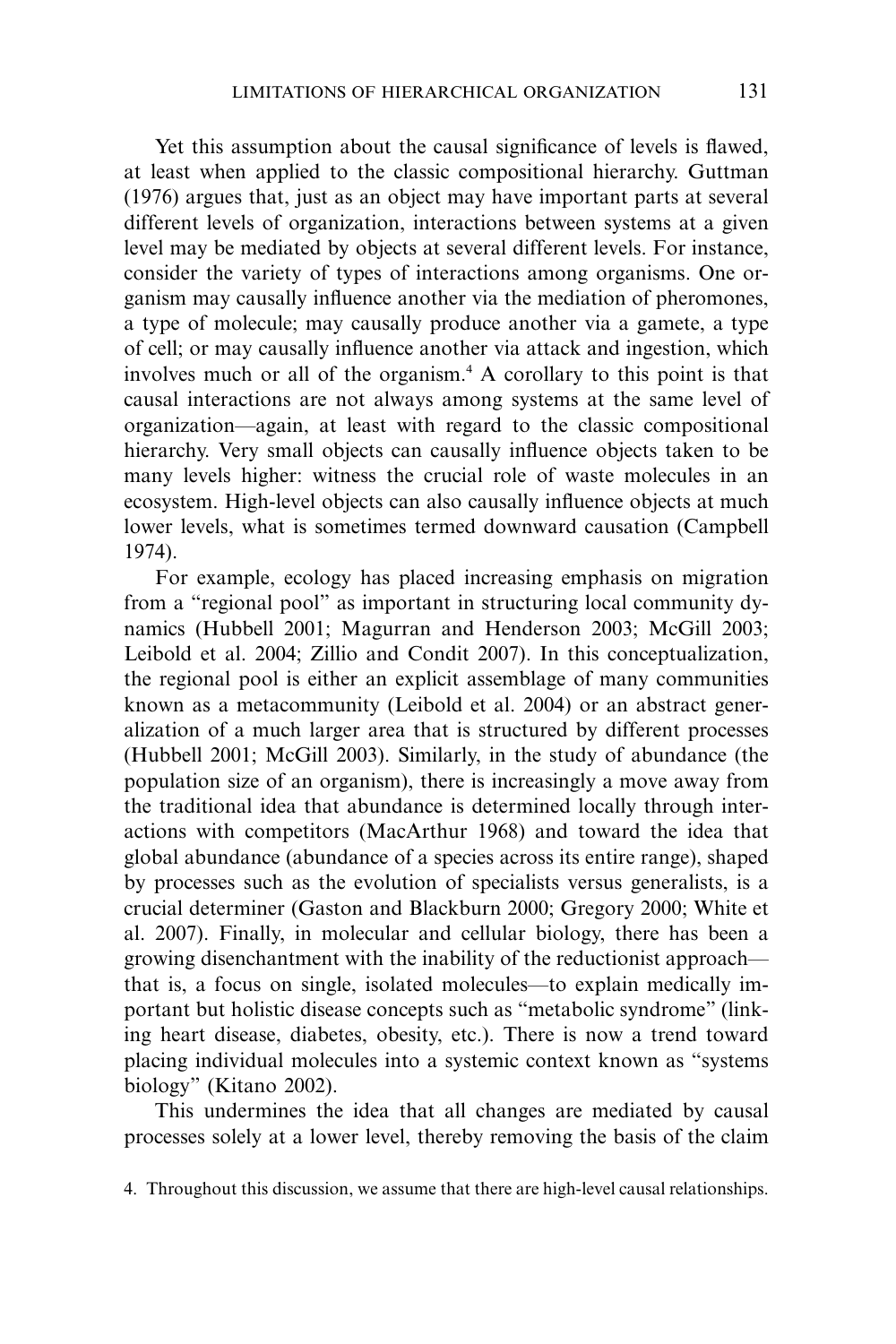that complexity always increases as the hierarchy is ascended. And there is indeed reason to doubt that compositional levels are always ordered according to their causal complexity. Strevens (2006), for instance, proposes an account of how simple behavior emerges in high-level systems, even when the parts of the systems interact in complex ways. One of Strevens's primary examples is the relatively simple behavior of whole ecosystems, as seen in the wide applicability of, for example, the Lotka-Volterra equations for predator-prey cycles.

There is also no reason to conclude that rates of change always slow as the hierarchy is ascended. Consider the sudden extinction of a large population of organisms or even an entire ecosystem. In contrast, genotypes are exceedingly conservative, and the evolution of a new gene complex can take thousands of generations. The type of change in question is more significant for its rate than is the size of the entities involved.

Abandoning the idea that changes are always mediated by lower-level processes undermines the idea that mechanisms provide a way to distinguish among levels of organization. The parts and wholes of the classic compositional hierarchy do not uniformly constitute nested levels of mechanisms. It is possible to provide an alternative definition of levels in terms of mechanisms. Craver and Bechtel (2007), for instance, explicitly distinguish levels according to the components of mechanisms. But whereas Craver and Bechtel suggest levels of mechanisms as a species of the compositional hierarchy (see n. 2 above), it must instead be emphasized that this conception of mechanism levels does not cohere to the classic conception of hierarchy. (Craver [2007] does more to establish that distinction.) Furthermore, the division of levels of mechanism is variable, depending on what causal processes—namely, what mechanisms—are focal.

**3. Replacing Levels with Scale.** Let us consider where we have arrived. Though the concept of hierarchical levels of organization crops up in an impressive array of philosophical and scientific contexts, the various significances attributed to it almost entirely fail. The simple fact of partwhole composition is not a sound basis for the assertion of the universal stratification of objects and their properties into discrete levels, or the explanatory or evidential significance of this supposed stratification. Many of the supposed causal significances of hierarchical organization also fail to obtain.

These failures are extensive, but still the concept of hierarchical levels of organization persists or, more accurately, many concepts of hierarchy persist. These include, for example, nested levels of mechanism (Machamer et al. 2000; Craver and Bechtel 2007), hierarchical rates of change (O'Neill et al. 1986), and behavioral composition (Rueger and McGivern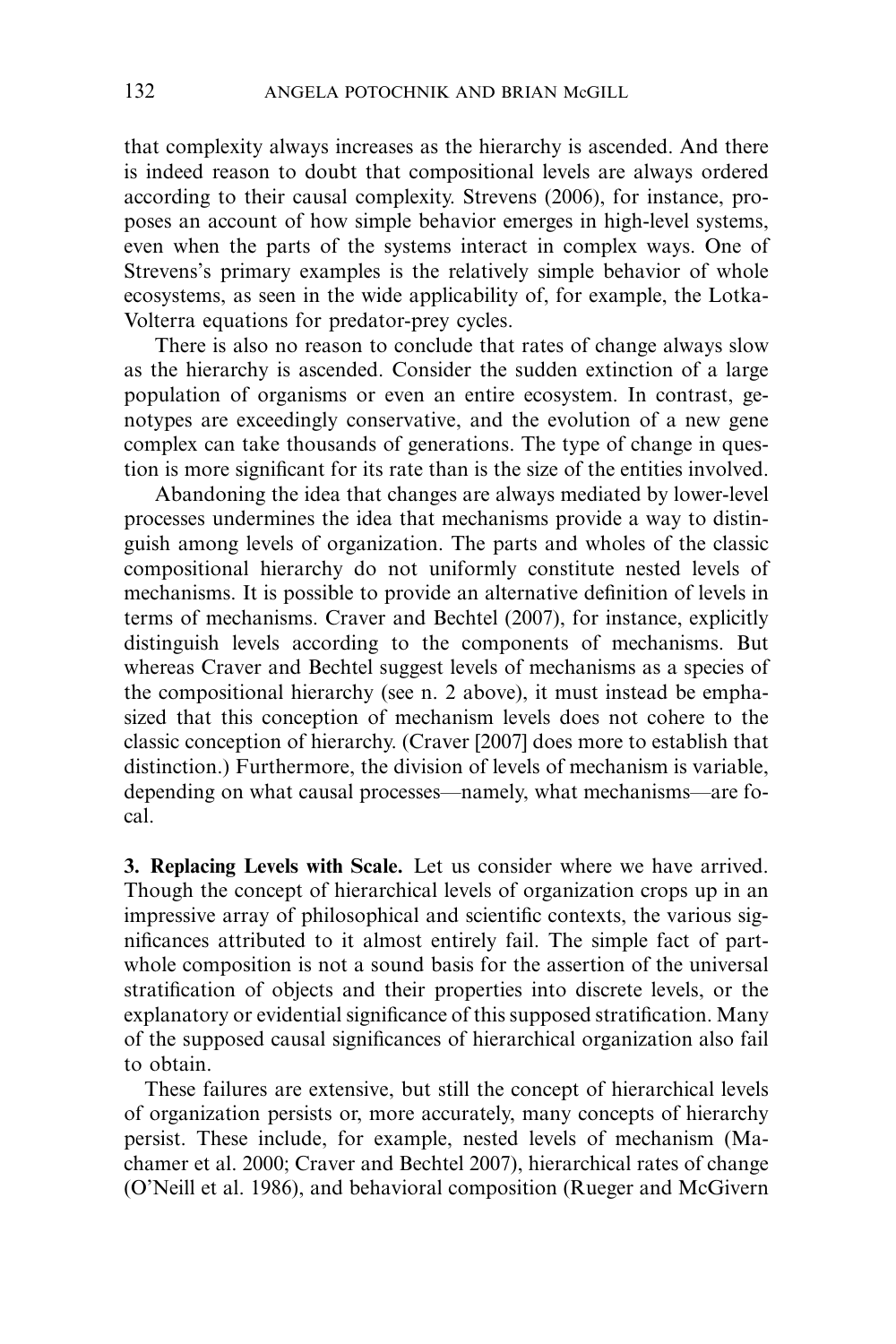2010). Different conceptions of hierarchical organization do not obviously align, and these raise the question of whether, or to what extent, they cohere. As Rueger and McGivern put the point, "we might wonder whether one hierarchy or ordering is genuine and the others merely convenient, or indeed whether all hierarchies have no ontological significance and are merely different modes of representing an un-layered reality" (380). We suggest the latter. The search for a universal hierarchical ordering with any broad significance is futile and should be replaced by an approach that explicitly limits its aims to useful quasi-hierarchical representations<sup>5</sup>

There are significant reasons to abandon the concept of a single, ontologically significant system of hierarchical organization. It has historically been associated with an astounding range of implications, few or none of which are borne out, as demonstrated in section 2. The very formulation of the concept suggests universality and, thereby, ontological significance, both of which we have called into doubt. We therefore suggest abandoning the terminology, and the concept, of hierarchical levels of organization. We suggest that the concept of *scale* take its place as an organizing scheme for ecology, and perhaps in science more broadly.

*3.1. Ecological Scale.* Our suggested replacement for the concept of hierarchy stems from current ecology. By some measures, the most heavily cited paper in ecology today is Levin (1992) on the role of scale in ecology. Levin asserts that "the problem of relating phenomena across scales is the central problem in biology and in all of science" (1961; see also Wiens 1989; Schwartz 2002). Scale is the spatial or temporal extent across which observations span. That is, it is the size of the "ruler" used to measure a system, the choice of which influences the type of observations made. Ecology is sometimes studied at the scale of square meter plots of grass; other ecological studies span entire continents or the globe (a scale of 1,000–10,000 kilometers to a side, or  $10^{12}$ – $10^{14}$  square meters). Temporal scales and the spatial scales often covary—processes occurring at large spatial scales often also occur on long timescales—but there are exceptions.<sup>6</sup>

This recent focus on scale is a response to a trend in ecology during

5. Our argument does not prohibit hierarchical representations that have an explicit basis for ranking and are limited in scope and domain of application. However, any concept constrained in these ways is not well positioned to stand in for classical levels of organization.

6. Note that the term "large scale" can have opposite meanings: to a geographer, a "large" scale actually focuses on a small area. Here we intend the sense commonly used by ecologists, according to which a large scale regards a large area.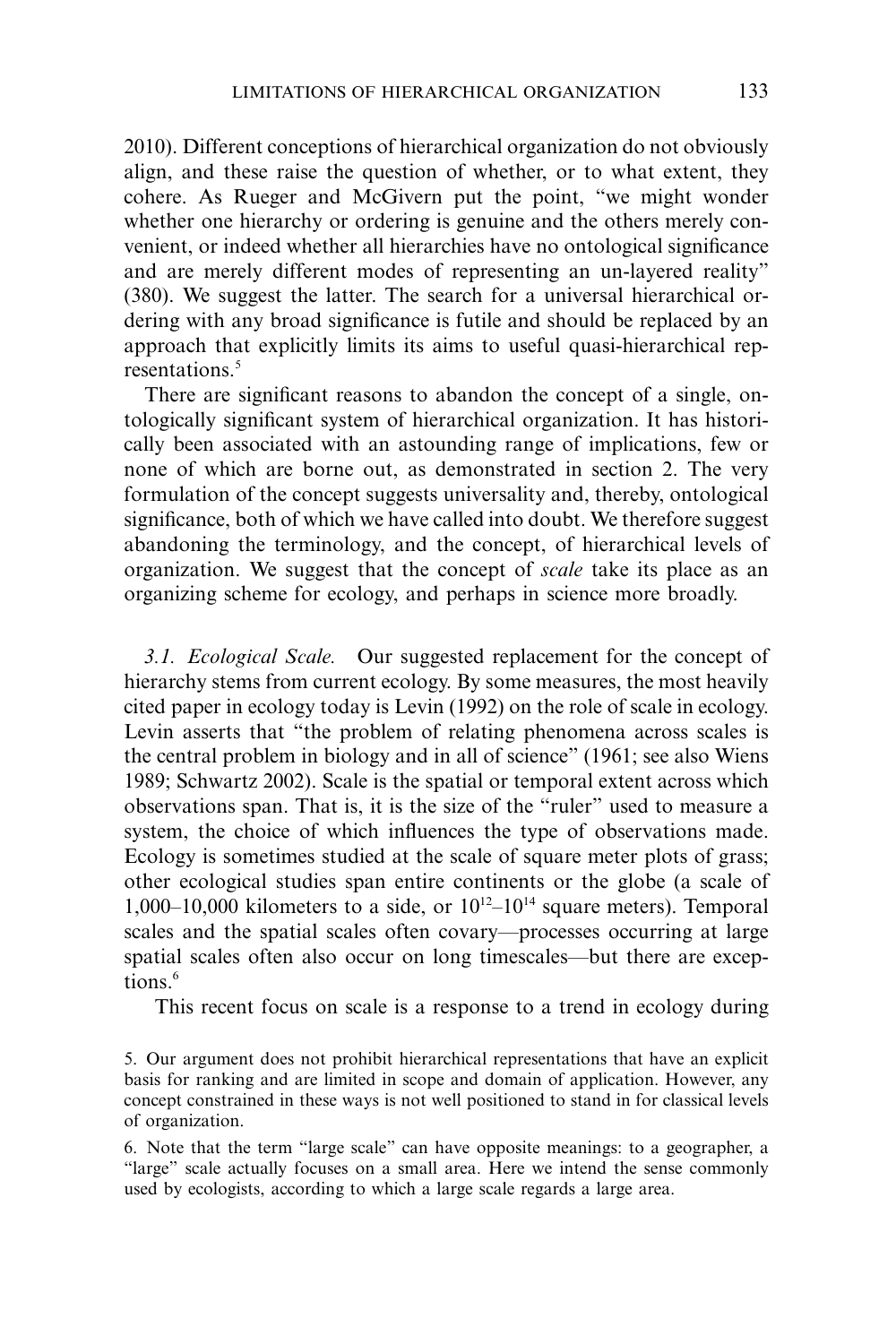the 1970s and 1980s, when a strong drive for experimentation as the dominant modality had the unintended consequence of research focused only on small spatial and temporal scales, since those were amenable to experimental manipulation. Most experiments in ecology are conducted at the scale of a few square meters at most (Maurer 1999). This focus on a single, relatively small scale remained largely unanalyzed, but if pressed, researchers would justify it by analogy with physics. In physics, experiments on small systems can be informative across many orders of magnitude of scale (though this too can fail; Rueger and McGivern 2010). For example, Galileo's experiments with balls rolling down ramps at a scale of a few meters and Brahe's data on planetary orbits at scales of 1012 meters both informed and are well described by Newton's three laws of gravity, though they span 11 orders of magnitude of scale.

In the 1990s ecologists began to address larger scales again, largely in response to questions about conservation that concern large scales. Initially, the unspoken assumption was that this would conform to the expectation that experiments done at that small scale would provide an understanding of large-scale phenomena. But there was a growing realization that the processes important at larger scales are often fundamentally different from those observed at lower scales (Wiens 1989; Levin 1992; Schwartz 2002). This set the stage for ecology to become explicitly scale dependent. Individual studies began to specify the scales at which the claims were expected to hold (McGill 2010). As a recent example, McGill suggests that whether or not bird species live in an area is controlled by random chance of dispersing to that area at scales of a few meters, by species interactions at a slightly larger scale, by habitat preferences (e.g., tall trees vs. grass) at scales of tens to hundreds of kilometers, and finally by matches between climate and the species' physiological adaptations at scales approaching those of a continent. Wiens shows that just as causal processes can differ with scale, so can the patterns that are observed. He demonstrates how the abundance of two species of birds covaries negatively at small scales (10 meters), because of competition for nesting sites, but covaries positively at larger scales (10 kilometers), because of their similar habitat preference for coniferous forests. A change of just three orders of magnitude in scale results in (*a*) a change in the dominant causal influence—nest site competition versus habitat preference—but more importantly in (*b*) a change in the very patterns observed—positive versus negative covariance. Clearly ecology was not like physics, and scale is completely central to defining the research question.

Scale is sometimes conflated with levels, and it would be convenient if the two were interchangeable. For example, the influential work by ecologists O'Neill et al. (1986) is sensitive to the importance of scale, yet they attempt to assimilate scale to the model of discrete levels of orga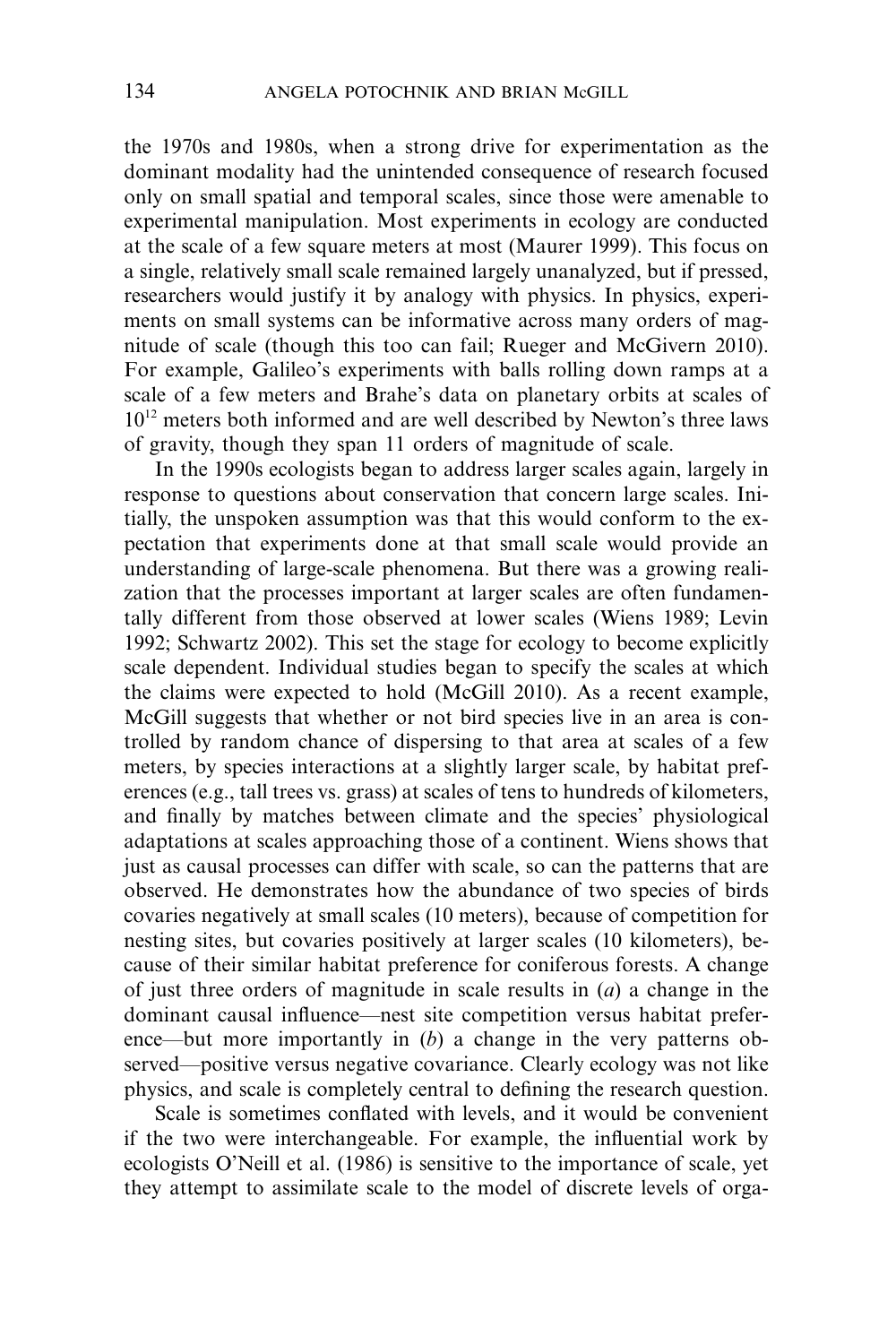nization by claiming that the levels are defined by distinct timescales. This approach is shared by the recent suggestion by Rueger and McGivern (2010) about the role of scale in physics. They say that "when physicists talk about levels, they often do not have in mind a mereological ordering of entities. Instead, what they describe is best understood as a stratification of reality into processes or behaviours at different scales" (382). Rueger and McGivern suggest that scale can be used as the basis for an alternative hierarchy, distinct from the compositional hierarchy. These sources add support for the significance of scale and for its generalizability to other fields. We wish to emphasize only that, unlike these authors, we think it is important to fully distinguish between this alternative schema of scale and the idea of a universal hierarchy of discrete levels.

*3.2. Reconstructing Quasi Levels.* The simple recognition of differences in scale is a well-positioned alternative to the problematic assumption that there is a universal hierarchy of discrete levels. That different treatments succeed at different scales offers a way to demarcate what one might term "quasi levels." In some respects, quasi levels are similar to classic levels: cells occur on a scale of microns to millimeters, while tissues are typically millimeters to decimeters; organisms (vertebrate and angiosperm, at least) are centimeters to many meters; ecosystems are measured in kilometers; and the biosphere is much larger still. Yet the concept of scale and the demarcation of quasi levels that it allows differ from the classical concept in fundamental ways. Most basically, scale is continuous, whereas levels are discrete. This has important implications for how entities are related to one another. While scale gives a directionality (smaller/ bigger) just as levels do (lower/higher), the concept of scale focuses attention on the distance between entities. The question of whether or not that distance is of importance must be treated as an empirical and interestrelative question.

For example, a squirrel may stand 0.1 meter high while a tree that it lives in stands 10 meters high. Considered in terms of the traditional compositional hierarchy, the squirrel and tree are at the same level: the level of individual organisms. Yet their difference in scale is significant for some investigations. Masting occurs when trees produces all their seeds in large bursts, which happens only in some years. For investigations of the evolution of masting, the salient relationship is between a population of squirrels and an individual tree. One squirrel does not eat enough seeds to drive trees to evolve masting; it takes an entire population. Indeed, the time between masts has evolved to time periods roughly equal to the generation time of a squirrel (about 2 years) so as to have maximal influence on the population dynamics of the squirrel while minimizing influence on the tree's fitness. In contrast, for investigations of populations'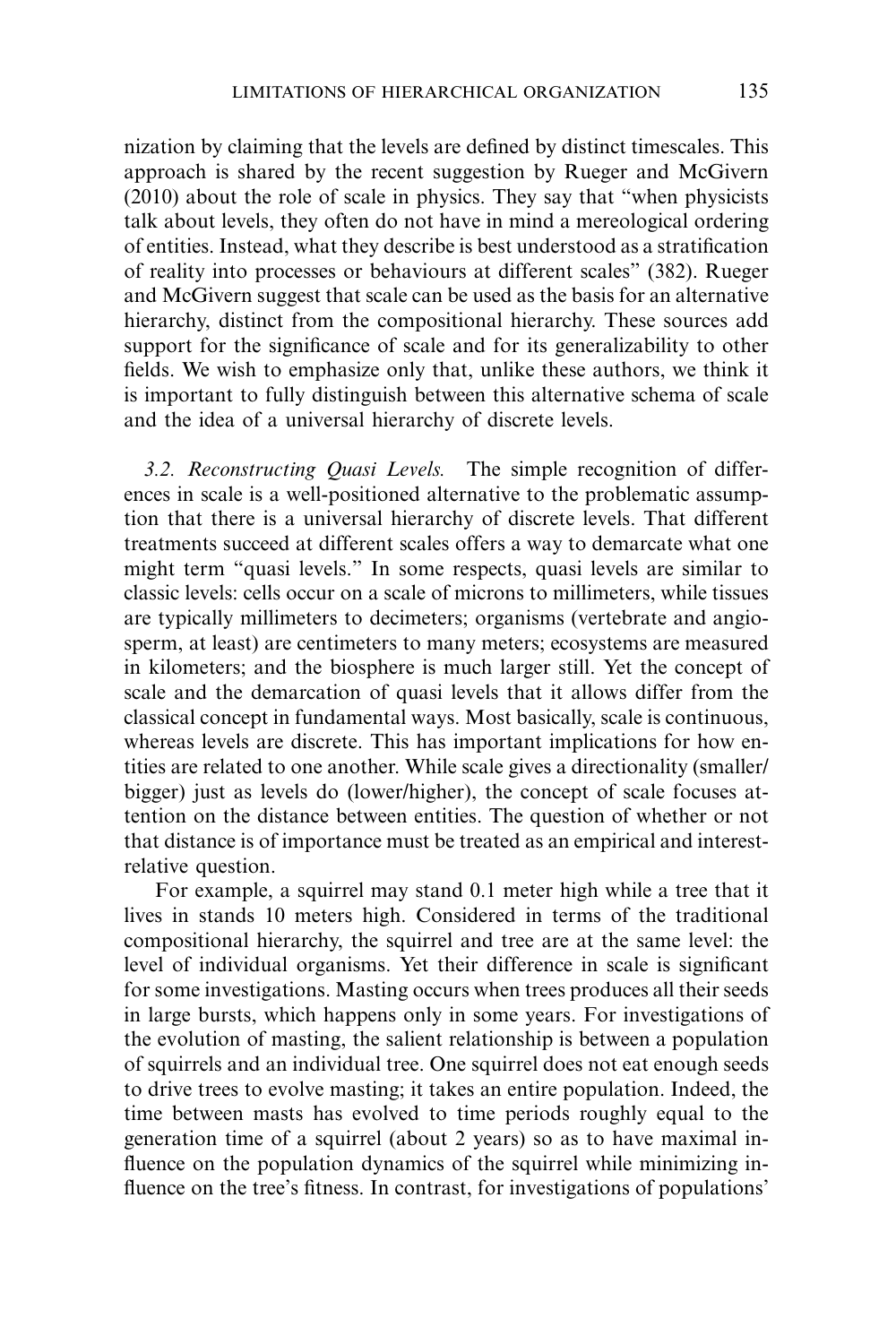northward progression in response to global climate change, the differences in size between a squirrel and a tree are insignificant. Their dispersal distances are very similar; indeed there is evidence that the dispersal rate of oak populations is heavily dependent on the dispersal of seeds by squirrels (Corre et al. 1997; Clark 1998).

A few features of this example are illustrative. First, one level from the traditional hierarchy (e.g., individual squirrel and tree) can span several orders of magnitude of scale (here 0.1 vs. 10 meters), just as entities of different compositional levels (e.g., squirrel population and tree) can be of the same scale. Second, the difference in scale between the squirrel and the tree is important in one scenario (masting evolution) but not in the other (dispersal). Whether differences in scale are significant depends on both the research question and the system under investigation. Quasi levels are context dependent: they are explicitly defined relative to a particular domain and set of interests. Differences in scale are not domain and interest relative; the relativity arises in where to locate *boundaries* in scale. The determination of what range of scales to group together depends on how the causal relationships under investigation behave: what entities or groups of entities interact, at what scale different causal processes become dominant, and so forth. There is therefore no expectation that a successful demarcation of quasi levels has ontological significance or even significance for unrelated phenomena. This is an important departure from classic conceptions of hierarchical levels.

Another key difference between classic levels and quasi levels determined by scale is that the former elevates part-whole relationships to prominence, while scale is fully independent of part-whole relationships. The focus on composition is replaced by a focus on causal processes or interactions. Put in terms of the previous example, one squirrel cannot digest enough acorns to influence a large oak; in this case, significant causal interaction requires a population of squirrels. Indeed, types of causal interaction sometimes can be correlated with scale. Organisms tend to compete with organisms that are similar in size, to eat organisms approximately an order of magnitude smaller, and to be infected by organisms about two or three orders of magnitude smaller (Peters 1983).<sup>7</sup>

This demonstrates that the analysis of causal relationships is central to demarcating quasi levels. Yet the significance of causality is markedly

<sup>7.</sup> Our suggestion that types of causal interaction are sometimes correlated with scale is evocative of what Wimsatt (2007) terms "causal thickets" and the partial perspectives they engender. In Wimsatt's view, causal thickets are the alternative to well-defined levels, for though he takes levels of organization to be an "extremely important feature of the ontological architecture of our natural world" (203), he does not posit the universality of levels (see n. 3 above).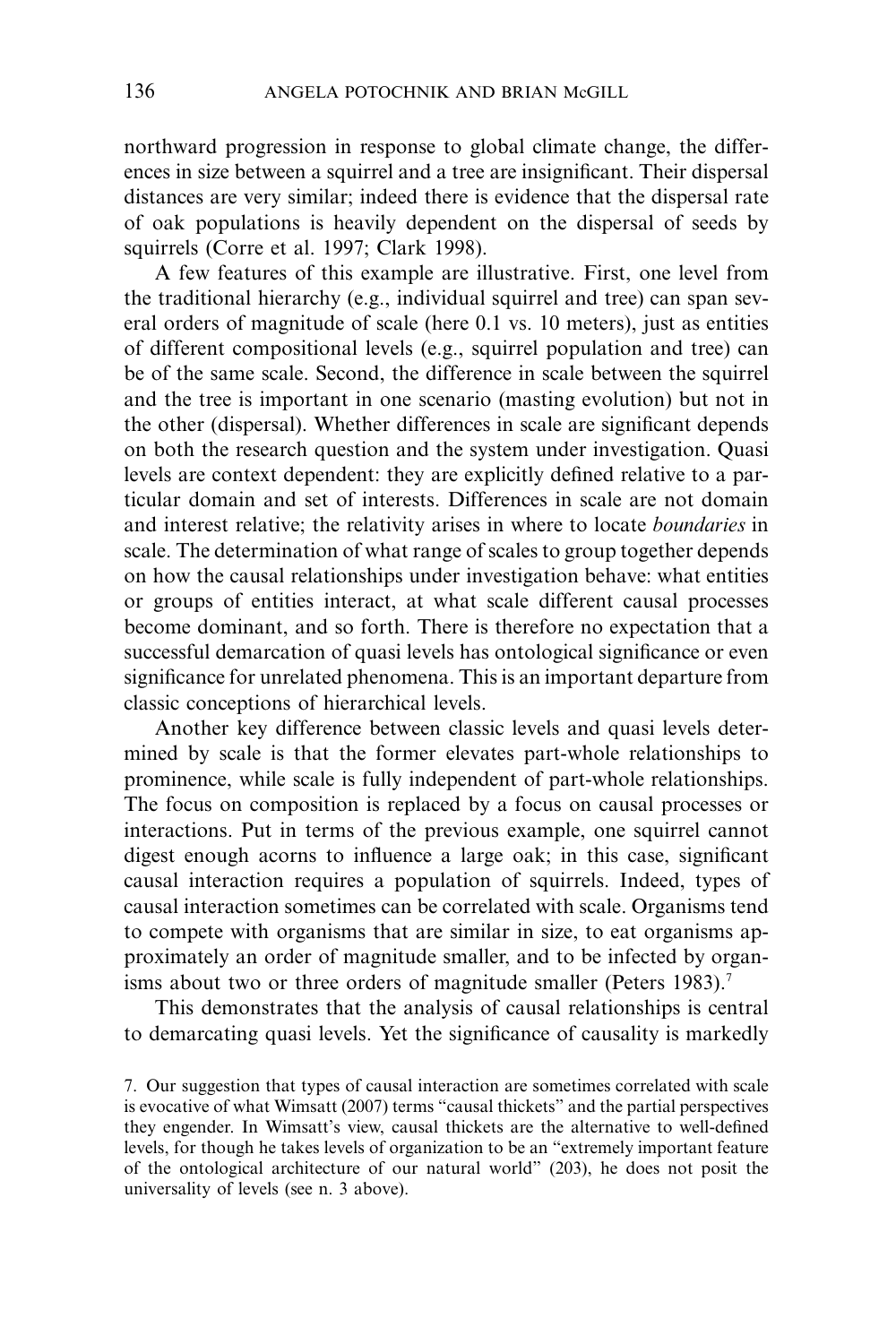|                                       | Classic Levels                                                  | Quasi Levels                                               |
|---------------------------------------|-----------------------------------------------------------------|------------------------------------------------------------|
| Measure                               | Discrete                                                        | Continuous                                                 |
| Boundaries                            | Universal                                                       | Domain relative                                            |
| Based on                              | Composition                                                     | Causal processes                                           |
| Causal significance<br>Temporal scale | Causation only within a level<br>Slower change at higher levels | Causation among all scales<br>Independent of spatial scale |

TABLE 1. COMPARISON OF CLASSIC LEVELS AND QUASI LEVELS DEMARCATED FROM SCALE

different from the causal significance attributed to classic levels of organization. First, we recommend using analysis of causal relationships to demarcate quasi levels, whereas with classical levels, the direction is reversed: causation is supposed to occur within a level, so where to expect causal relationships depends on the structure of the universal hierarchy. Second, one may find causal interactions among entities or groups at any range of scales, though there may of course be patterns in types of interactions at different scales. Notice especially that small-scale phenomena can be influenced by, and thus illuminated by, large-scale events. For the example above, whether oaks can evolve a local adaptive response to squirrels eating their acorns depends in part on gene flow from oaks in many other regions, for this may swamp local selective pressures. In contrast, the classic hierarchy has been used to motivate the idea that causal interactions occur only at a single level and are mediated by the next lower level. Downward causation especially has been the target of much criticism. Third, the concept of scale can structure investigations according to both spatial scale and temporal scale, but correlation between these two scales cannot be assumed. This is in contrast to the expectation that classic compositional levels are related to rate of change. These differences between classic levels and quasi levels are depicted in table 1.

We hope to have demonstrated that the concept of scale, along with the derivative concept of quasi levels, offers a superior conceptual framework over traditional hierarchical levels for conducting science, and especially ecology. We have not established that quasi levels in scale are the only possible conceptual replacement for traditional levels, but we have suggested ways in which these concepts do work similar to that of classical levels while avoiding the latter's pitfalls. Quasi levels, demarcated according to the central concept of scale, provide a conception of organization that is overtly interest relative and problem dependent. Part-whole composition may be universal, but it does not proceed in lockstep, and it is not the sole structuring relationship among phenomena—or the most significant. Replacing classical levels of organization with considerations of scale brings the analysis of causality to the fore and allows causal significance to govern the delineation of levels.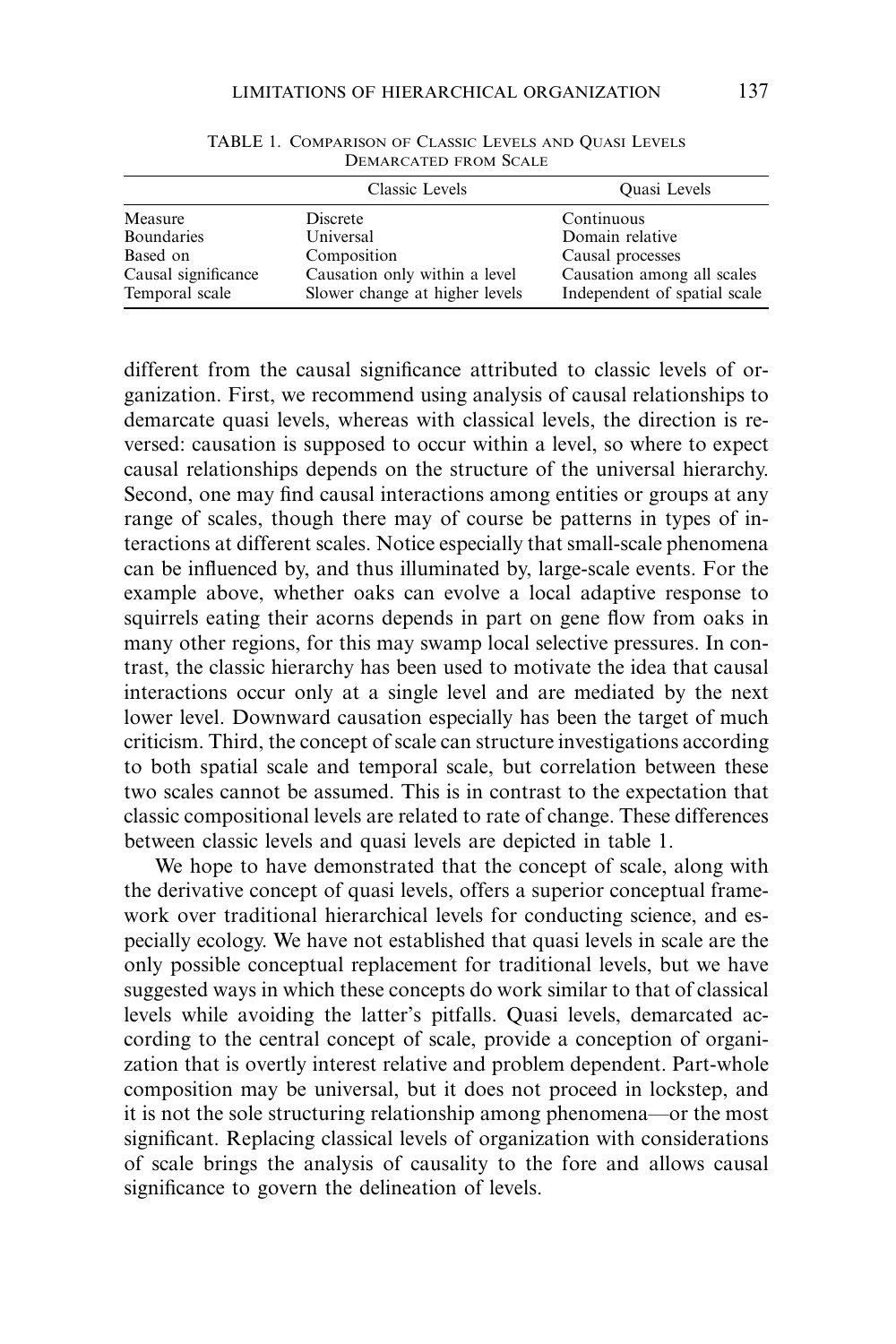## **REFERENCES**

- Begon, Michael, John L. Harper, and Colin R. Townsend. 1986. *Ecology: Individuals, Populations, and Communities*. Sunderland, MA: Sinauer.
- Campbell, Donald T. 1974. "'Downward Causation' in Hierarchically Organised Biological Systems." In *Studies in the Philosophy of Biology*, ed. F. Ayala and T. Dobzhansky, 179–86. Berkeley: University of California Press.
- Clark, James S. 1998. "Why Trees Migrate So Fast: Confronting Theory with Dispersal Biology and the Paleorecord." *American Naturalist* 152:204–24.
- Corre, Valerie Le, Nathalie Machon, Remy J. Petit, and Antoine Kremer. 1997. "Colonization with Long-Distance Seed Dispersal and Genetic Structure of Maternally Inherited Genes in Forest Trees: A Simulation Study." *Genetical Research* 69:117–25.
	- Craver, Carl F. 2007. *Explaining the Brain: Mechanisms and the Mosaic Unity of Neuroscience*. Oxford: Oxford University Press.
- Craver, Carl F., and William Bechtel. 2007. "Top-Down Causation without Top-Down Causes." *Biology and Philosophy* 22:547–63.
- Curnow, R. N., and K. L. Ayres. 2007. "Population Genetic Models Can Be Used to Study the Evolution of the Interacting Behaviors of Parents and Their Progeny." *Theoretical Population Biology* 72:67–76.
- Feibleman, James K. 1954. "Theory of Integrative Levels." *British Journal for the Philosophy of Science* 5 (17): 59–66.
- Fodor, Jerry. 1974. "Special Sciences: The Disunity of Science as a Working Hypothesis." *Synthese* 28:97–115.
	- Garfinkel, Alan. 1981. *Forms of Explanation: Rethinking the Questions in Social Theory*. New Haven, CT: Yale University Press.
	- Gaston, Kevin J., and Tim M. Blackburn. 2000. *Pattern and Process in Macroecology*. Oxford: Blackwell Scientific.
- Gregory, Richard D. 2000. "Abundance Patterns of European Breeding Birds." *Ecography* 23:201–8.
- Guttman, Burton S. 1976. "Is 'Levels of Organization' a Useful Biological Concept?" *BioScience* 26 (2): 112–13.
	- Hempel, Carl. 1966. *Philosophy of Natural Science*. Englewood Cliffs, NJ: Prentice-Hall.
	- Horgan, Terence E. 1982. "Supervenience and Microphysics." *Pacific Philosophical Quarterly* 63:29–43.
	- Hubbell, Stephen P. 2001. *A Unified Theory of Biodiversity and Biogeography*. Princeton, NJ: Princeton University Press.
- Jagers op Akkerhuis, Gerard A. J. M. 2008. "Analysing Hierarchy in the Organization of Biological and Physical Systems." *Biological Reviews* 83:1–12.
- Kim, Jaegwon. 1999. "Making Sense of Emergence." *Philosophical Studies* 95 (1–2): 3–36.
- ———. 2002. "The Layered Model: Metaphysical Considerations." *Philosophical Explorations* 5 (1): 2–20.
- Kitano, Hiroaki. 2002. "Systems Biology: A Brief Overview." *Science* 295:1662.
- Leibold, M. A., et al. 2004. "The Metacommunity Concept: A Framework for Multi-Scale Community Ecology." *Ecological Letters* 7:601–13.
- Levin, Simon A. 1992. "The Problem of Pattern and Scale in Ecology." *Ecology* 73 (6): 1943–67.
- Lidicker, William Z., Jr. 2008. "Levels of Organization in Biology: On the Nature and Nomenclature of Ecology's Fourth Level." *Biological Reviews* 83:71–78.
	- MacArthur, Robert H. 1968. "The Theory of the Niche." In *Population Biology and Evolution*, ed. Richard C. Lewontin, 159–76. Syracuse, NY: Syracuse University Press.
- Machamer, Peter, Lindley Darden, and Carl F. Craver. 2000. "Thinking about Mechanisms." *Philosophy of Science* 67 (1): 1–25.
- $\rightarrow$  Magurran, Anne E., and Peter A. Henderson. 2003. "Explaining the Excess of Rare Species in Natural Species Abundance Distributions." *Nature* 422:714–16.
	- Maurer, Brian A. 1999. *Untangling Ecological Complexity*. Chicago: University of Chicago Press.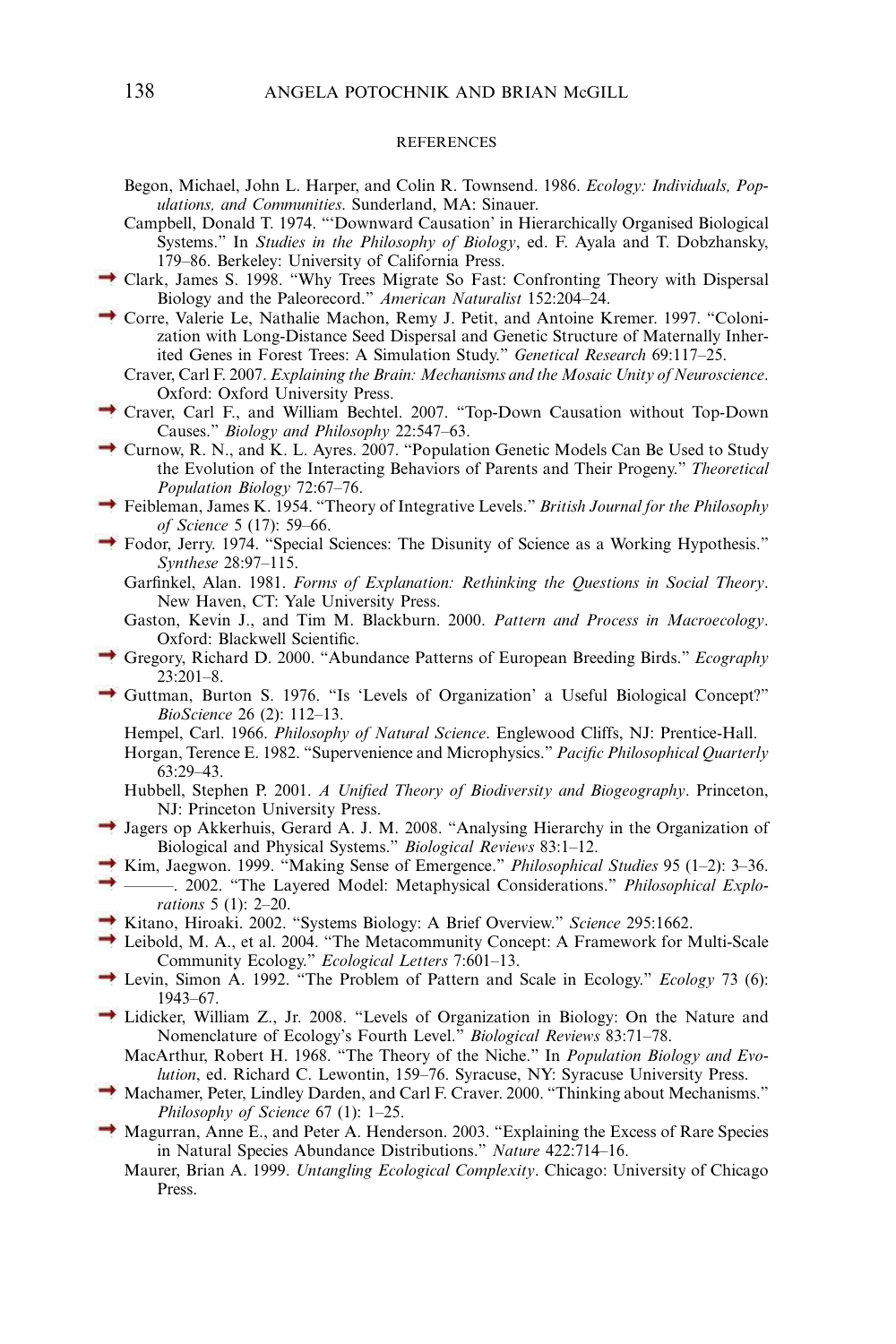- May, R. M. 1976. "Models for Two Interacting Populations." In *Theoretical Ecology: Principles and Applications*, ed. R. M. May, 49–70. Philadelphia: Saunders.
- McGill, Brian J. 2003. "Does Mother Nature Really Prefer Rare Species or Are Log-Left-Skewed SADs a Sampling Artefact?" *Ecological Letters* 6:766–73.
	- ———. 2010. "Ecology: Matters of Scale." *Science* 328:575.
- McShea, Daniel W. 1991. "Complexity and Evolution: What Everybody Knows." *Biology and Philosophy* 6:303–24.
	- Mitchell, Sandra D. Forthcoming. "Emergence: Logical, Functional and Dynamical." *Synthese*.
	- Molles, Manuel C. 2002. *Ecology: Concepts and Applications*. Boston: McGraw-Hill.
	- Nagel, Ernest. 1961. *The Structure of Science*. London: Routledge & Kegan Paul.
	- Odum, Eugene P. 1959. *Fundamentals of Ecology*. 2nd ed. Philadelphia: Saunders.
	- O'Neill, Robert V. 1979. "Transmutations across Hierarchical Levels." In *Systems Analysis of Ecosystems*, ed. G. S. Innes and Robert V. O'Neill, 59–78. Fairland, MD: International Co-operative.
	- O'Neill, Robert V., D. L. DeAngelis, J. B. Waide, and T. F. H. Allen. 1986. *A Hierarchical Concept of Ecosystems*. Princeton, NJ: Princeton University Press.
	- Oppenheim, Paul, and Hilary Putnam. 1958. "Unity of Science as a Working Hypothesis." In *Minnesota Studies in the Philosophy of Science*, vol. 2, ed. Herbert Feigl, Michael Scriven, and Grover Maxwell, 3–36. Minneapolis: University of Minnesota Press.
	- Peters, Robert H. 1983. *The Ecological Implications of Body Size*. Cambridge: Cambridge University Press.
- Potochnik, Angela. 2010a. "Explanatory Independence and Epistemic Interdependence: A Case Study of the Optimality Approach." *British Journal for the Philosophy of Science* 61 (1): 213–33.
- ———. 2010b. "Levels of Explanation Reconceived." *Philosophy of Science* 77 (1): 59–72.
	- ———. 2011. "A Neurathian Conception of the Unity of Science." *Erkenntnis* 34 (3): 305– 19.
		- Putnam, Hilary. 1975. "Philosophy and Our Mental Life." In *Philosophical Papers*, vol. 2, *Mind, Language and Reality*, 291–303. Cambridge: Cambridge University Press.
	- Ricklefs, Robert E. 2008. *The Economy of Nature*. 6th ed. New York: Freeman.
- Rueger, Alexander, and Patrick McGivern. 2010. "Hierarchies and Levels of Reality." *Synthese* 176:379–97.
	- Sadava, David, H. Craig Heller, Gordon H. Orians, William K. Purves, and David Hillis. 2008. *Life: The Science of Biology*. 8th ed. Sunderland, MA: Sinauer.
- Sazima, Ivan, Lucelia Nobre Carvalho, Fernando Pereira Mendonca, and Jansen Zuanon. 2006. "Fallen Leaves on the Water-Bed: Diurnal Camouflage of Three Night Active Fish Species in an Amazonian Streamlet." *Neotropical Ichthyology* 4 (1): 119–22.
- Schoener, Thomas W. 1986. "Mechanistic Approaches to Community Ecology: A New Reductionism." *American Zoologist* 26:81–106.
- Schwartz, James. 2002. "Population Genetics and Sociobiology." *Perspectives in Biology and Medicine* 45 (2): 224–40.
- $\rightarrow$  Stevens, Martin, and Sami Merilaita. 2009. "Animal Camouflage: Current Issues and New Perspectives." *Philosophical Transactions of the Royal Society* B 364:423–27.
	- Strevens, Michael. 2006. *Bigger than Chaos: Understanding Complexity through Probability*. Cambridge, MA: Harvard University Press.
- West, Geoffrey B., and James H. Brown. 2005. "The Origin of Allometric Scaling Laws in Biology from Genomes to Ecosystems: Towards a Quantitative Unifying Theory of Biological Structure and Organization." *Journal of Experimental Biology* 208 (9): 1575– 92.
- White, Ethan P., S. K. Morgan Ernest, Andrew J. Kerkhoff, and Brian J. Enquist. 2007. "Relationships between Body Size and Abundance in Ecology." *Trends in Ecology and Evolution* 22:323–30.
- Wiens, John A. 1989. "Spatial Scaling in Ecology." *Functional Ecology* 3:385–97.
	- ———. 1990. "Ecology 2000: An Essay on Future Directions in Ecology." *Revista Chilena de Historia Natural* 65:309–15.